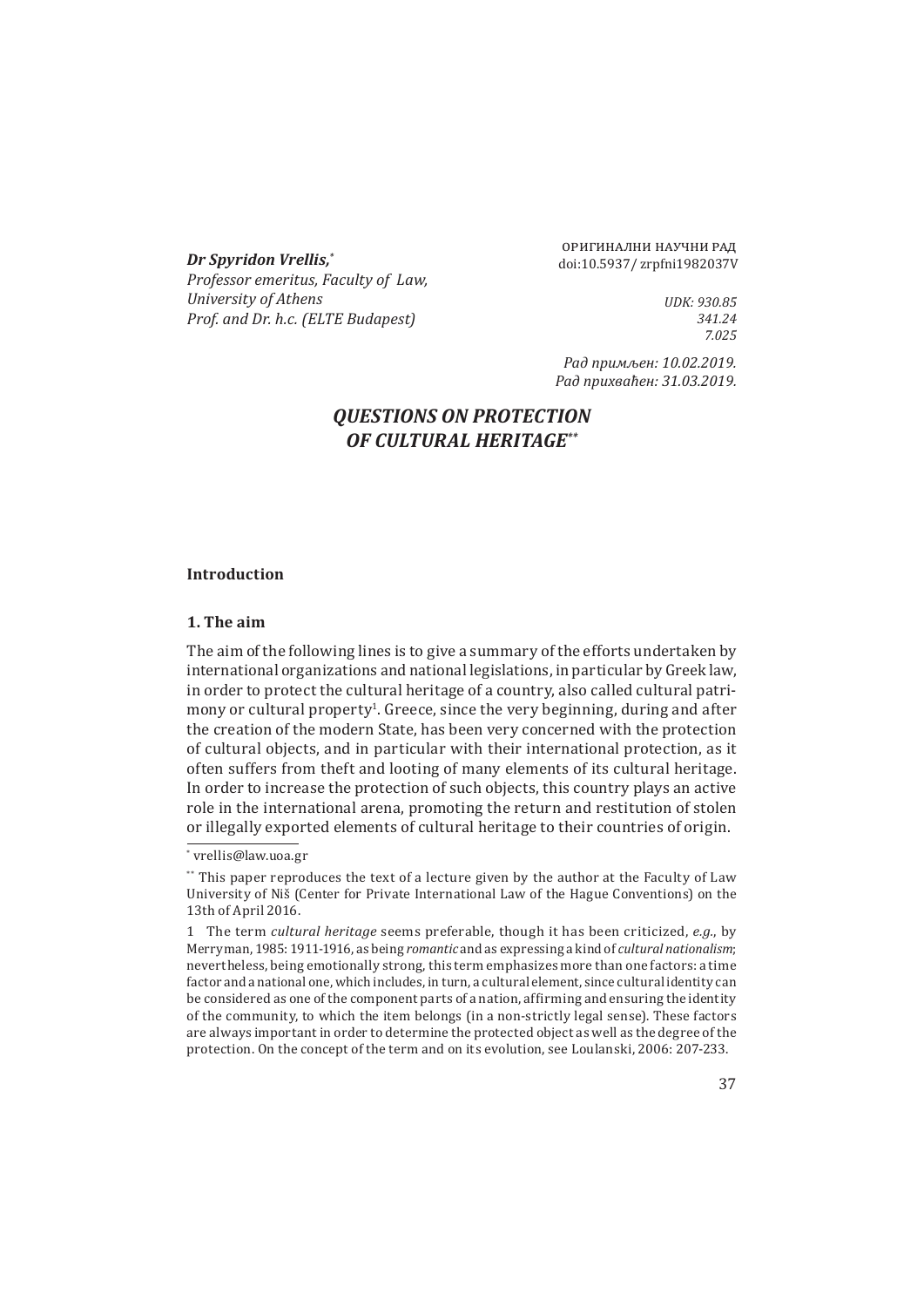## **2. The risks**

There are two types of risks menacing cultural heritage: those regarding the corporal integrity of cultural objects threatened by war and other analogous activities<sup>2</sup> or pollution, natural disasters, public and private works, etc; and risks regarding the interest of a country to keep them in its territory on the one hand, and the interest of the owner to keep an object in its possession on the other hand (thefts and illegal exports). The need for protecting cultural objects from a natural or other disaster is generally recognized, at least in theory, because cultural heritage is very important for a country or a nation, as it is for science, in the sense that it collects a great deal of precious information regarding the evolution of the way of life of human communities. Consequently, their protection is very important for mankind as a whole, a factor which led to the use of the term *world cultural heritage3*. The whole mankind has an obvious "interest" that an Egyptian, Syrian, Afghan, Serbian or Greek monument be protected from destruction. Therefore, international Conventions have been concluded in order to enhance cooperation of States for the preservation of cultural heritage, like the UNESCO Convention concerning the Protection of the World Cultural and Natural Heritage (Paris, 16 November 1972).

For jurists, however, the second category of risks carries particular interest, namely with regards to the theft and illegal export of an isolated cultural object or an item removed from a monument. Therefore, we'll insist here on this very issue, which also calls for international cooperation, if not even more so than the first category. Greece is very interested in such cooperation and participated actively in all international negotiations for establishing new instruments within the framework of the UNESCO, the Unidroit, the United Nations or the Council of Europe. It adopted, *e.g.,* the UNESCO Convention on the Means of Prohibiting and Preventing the Illicit Import, Export and Transfer of Ownership of Cultural Property (Paris, 14 November 1970 ), qualified as *the most influential document in this area*, as well as the Unidroit Convention on stolen or illegally exported cultural objects (Rome, 24 June 1995)<sup>4</sup>. In the EU regime, two other

4 Regarding this very important Convention, see, *e.g.* Vrellis, 2003:17-46. For a comparison between this Convention and the Directive 93/7/EEC of the Council, see Siehr, 1998: 671-683.

<sup>2</sup>  See the UNESCO Convention for the Protection of Cultural Property in the Event of Armed Conflict with Regulations for the Execution of the Convention 1954 (The Hague, 14 May 1954), adopted by Greece and Serbia, and the Protocols; on this Convention Domínguez-Matés, 2008: 851-882; Kamga, 2008: 817-849.

<sup>3</sup>  The UNESCO established a list of monuments belonging to the world cultural heritage, including among others, *e.g.,* the *Palace of Galerius*, *Stari Ras and Sopoćani,* the *Studenica Monastery* in Serbia*;* the *Acropolis (Athens),* the *Temple of Apollo Epicurius at Bassae,* the *Archaeological Sites of Delphi, Olympia, Aigai (modern name Vergina),* the Island of *Delos* in Greece.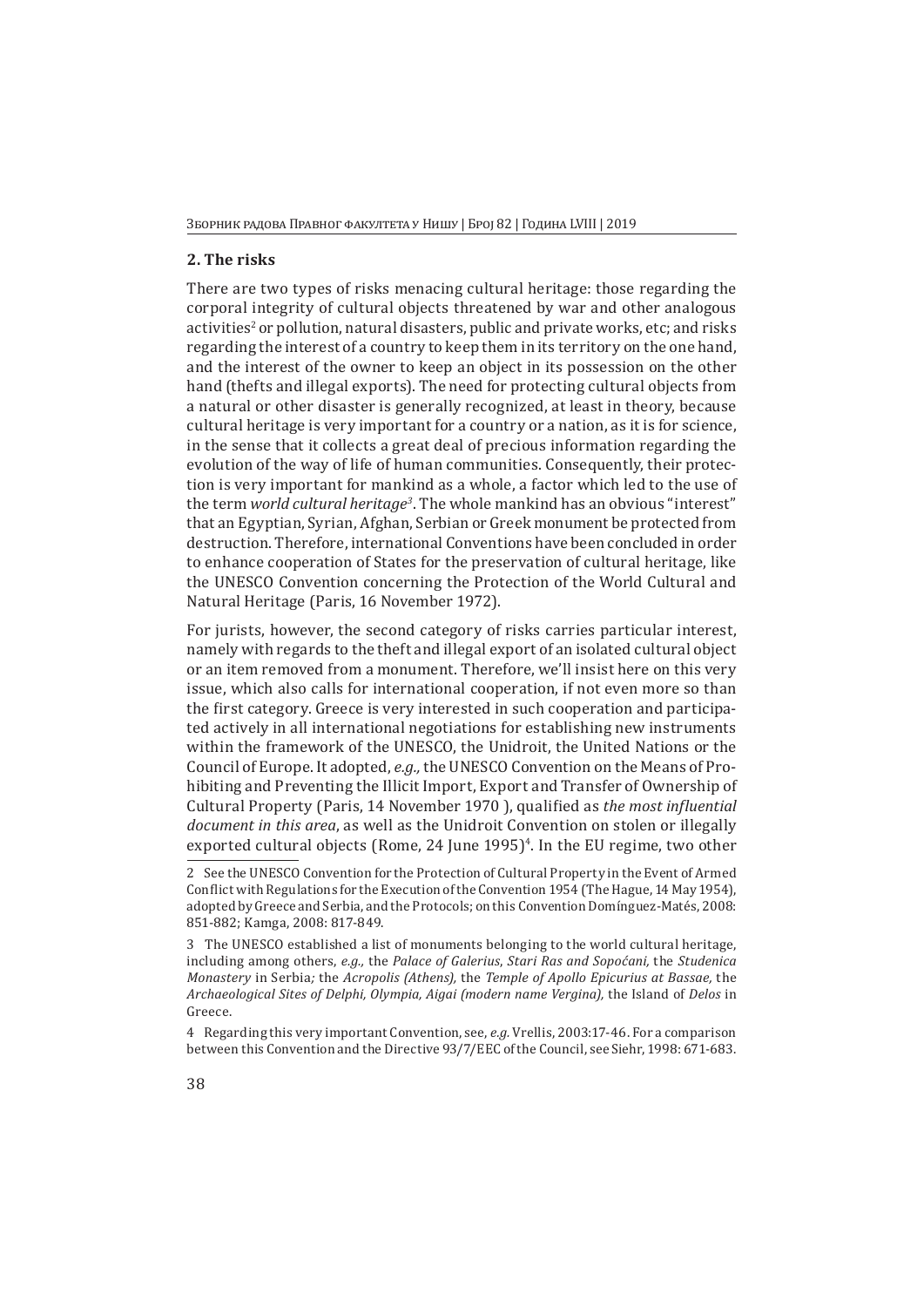instruments are important on this matter: The Council Regulation (EEC) no. 3911/92 of 9 December 1992 on the export of cultural goods (amended several times since) which currently finds its codified version in Council Regulation (EC) no.116/2009 of 18 December  $2008$  on the export of cultural goods $\degree$ ; and the Council Directive 93/7/EEC of 15 March 1993 on the return of cultural objects unlawfully removed from the territory of a Member State (modified later and) recast actually by Directive 2014/60/EU of the European Parliament and of the Council of 15 May 2014 on the return of cultural objects unlawfully removed from the territory of a Member State and amending Regulation (EU) no 1024/12 (corrigendum in *OJ L* 147, 12.6.2015, p. 24).

The procedure introduced by this Directive was considered as "a first step in establishing cooperation between Member States in this field in the context of the internal market" (recital no. 6 of the Directive 2014/60/EU). The Community had examined the matter as if it were about articles of commerce (see, however, *infra*, 1.2.1). It thus dealt with them as an exception from the fundamental freedom of circulation of goods into the Common Market. Therefore, it restricted this exception, in only some objects classified, before or after their unlawful removal from the territory of a Member State, among "the national treasures possessing artistic, historic or archaeological value". It would certainly be much better if the Community would deal with such objects not as articles of commerce but rather as elements of the national cultures of member States, all of which enrich cultural diversity; this very diversity seems important for the future of the European Union itself.

### **3. The main trends**

Two different trends appear on a global level. One trend stresses the interest of a usually economically poor but culturally very rich State to keep a cultural object in its territory. Such an interest is extremely important for the history of the country and the identity of the people. This feeling - affirming the continuity and the identity of a nation - has been qualified by the partisans of the second trend as romantic and *nationalistic* (*supra*, note 1). Beside this unjust blame, the second trend refers to the trade freedom as a general principle, covering both usual articles of commerce and objects of art, including cultural objects wrongly assimilated to objects of art. Consequently, according to that second trend, a cultural object must be freely sold in its initial country (*country of origin*), then be transferred to another country, sold there, etc. Even a cultural object stolen in its country of origin and transferred to another country may

<sup>5</sup>  The Regulation establishes a Community system to protect Member States'cultural heritage from illegal exportation out of the Community borders *to non-Member States*.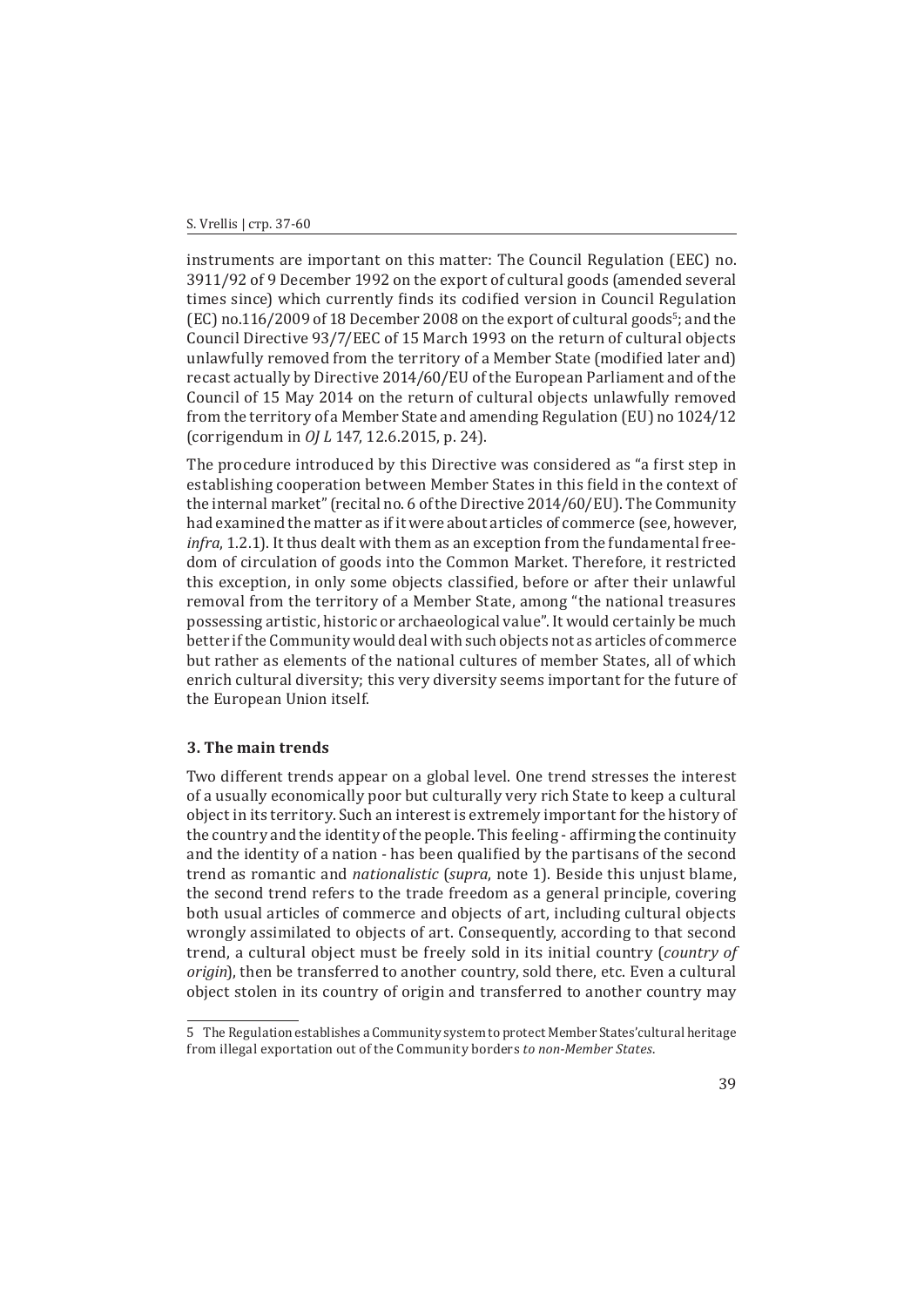Зборник радова Правног факултета у Нишу | Број 82 | Година LVIII | 2019

be (according to the same trend) legally acquired by a *bona fide* purchaser, sold further to another person and entered into the market. This second trend, socalled *internationalistic*, is supported in particular by persons involved in art trade, art dealers and countries economically rich but culturally rather poor. These countries want to collect cultural objects from all over the world, make profit by organizing auctions in their own territory (*e.g.* Sotheby's in London or Christies), enrich their museums, and they allege that they are in a better position to safeguard the corporal integrity of cultural objects, which are threatened at their home countries with war or other analogous activities or pollution or natural disasters or pillage etc<sup>6</sup>. Thus, they save, as they often cynically pretend, said objects from destruction risks and offer to their citizens and the visitors, opportunities of enjoyment and cultural development. To be sincere, one must stress the fact that the global annual turnover in art market is enormous, analogous to a large extent to that in weapons, and this is a factor stimulating the increase of the illegal trafficking of cultural objects; a traffic which many wish to transform or disguise into legal trade by invoking some well-known rules of private and private international law, such as the protection of a *bona fide* possessor or the *lex rei sitae*.

Our subject will be limited to the exploration of two main questions: (1) What are the protected items? (2) How are they protected, in particular on the international level?

# **Chapter 1: The protected items**

Concerning the definition of cultural objects, two particular problems arise: (a) How are they defined? (b) Do all these objects merit protection, and if so, do all of them merit protection to the same extent?

# *1.1. How to define a cultural object*

Two specific points require more attention:

# *1.1.1. Who must have the competence for qualifying an item as a cultural object?*

A first possible answer is that each State may define which items are considered as cultural objects according to its own law. The other States have to recognize

<sup>6</sup>  Such an allegation is not true. *E.g.*, the fragments of the *Parthenon* temple (Athens), illegally removed and partly destroyed by Lord Elgin (the so-called Elgin Marbles), have been damaged at least twice there, although many had pretended that it was safer for the antiquities to be kept in the British Museum instead of being rendered to Greece, where they were exposed to pollution: (1) when the British Museum, in which they are, awkwardly attempted to clean them; and (2) quite recently, when the room in which the fragments are exhibited has been submerged after a heavy rain.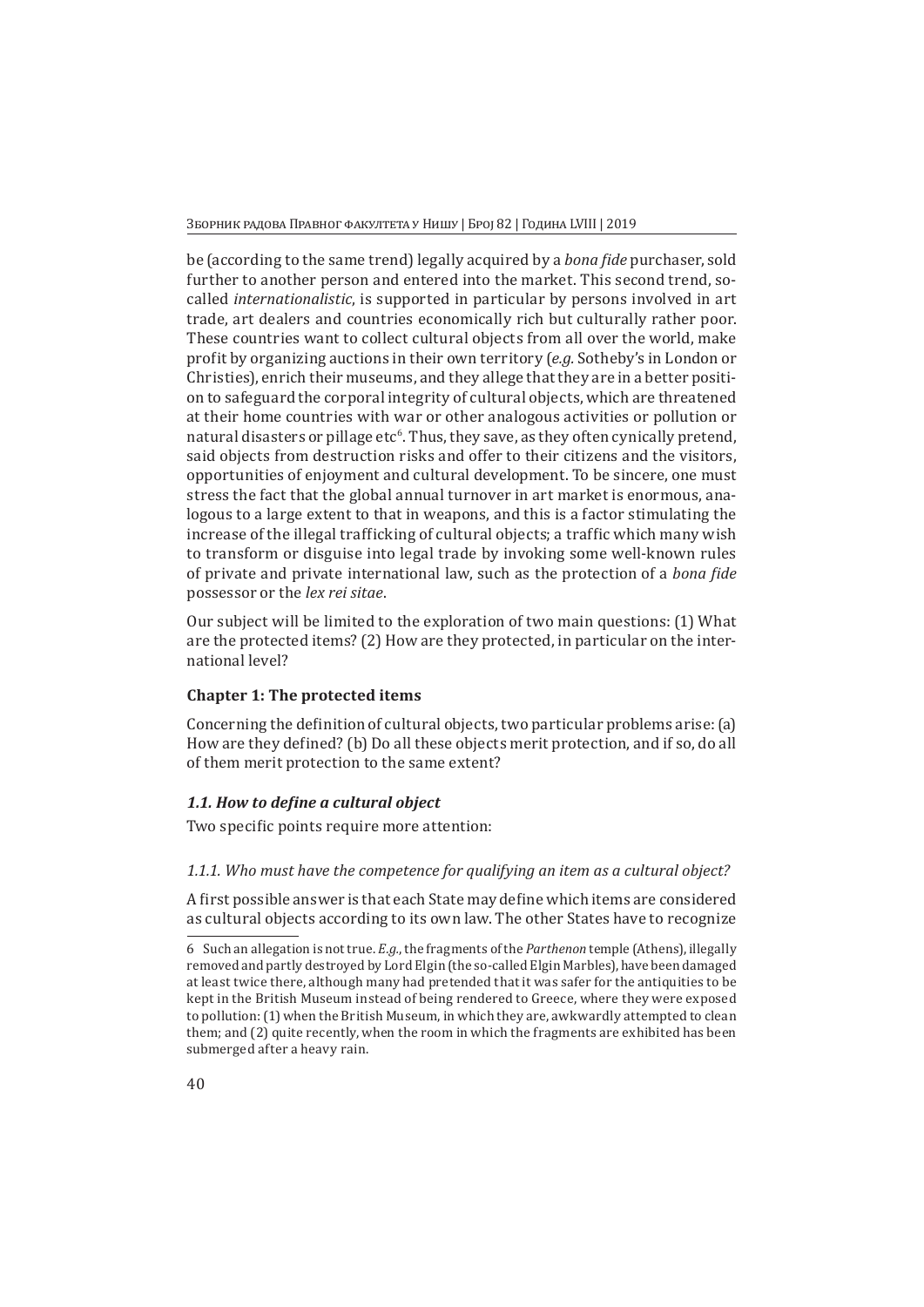#### S. Vrellis | стр. 37-60

that definition. This solution has been adopted by the UNESCO Convention (Paris, 1970). Article 1 states, "For the purpose of this Convention, cultural objects are those which, on religious or secular grounds, *are designated by each State* as being of importance for archaeology, prehistory, history, literature, art or science and belong to one of the following categories […]"; an analytical list of items follows thereafter. Such a solution affirms the principle of mutual recognition of national legislations on the point at hand. In other words, a State recognizes and considers as a cultural object an item which is qualified and protected as such by the legal system of another State. It is obvious that the partisans of a very broad protection of cultural objects are in favor of such a wording.

A similar reference to the domestic legislation is to be found in the Directive 2014/60/EU as well as its initial version (Directive 93/7/EEC). In this instrument, however, the definition is far more restricted, since it is limited to a restricted number of very important cultural objects, those classified as *national treasures* of the relevant Member State, within the meaning of Article 36 of the Treaty, and belonging to one of the categories listed in an Annex or forming integral parts of public collections, etc'. The scope of the new version (Directive 2014/60/ EU) is more extensive, covering (i) any cultural object classified *or defined* by a Member State as a *national treasure*, (ii) whether or not such objects form part of public or other collections or are single items, and (iii) whether or not they originate from regular or clandestine excavations.

A different solution has been adopted by the Unidroit Convention (Rome, 1995). Article 2 (the outcome of hard negotiations in Rome) repeats the UNESCO definition, and is accompanied with the same analytical enumeration of items in an *Annex*, *but without any reference to the State's legislation*. It is an autonomous definition for the purpose of the Convention, not depending on the national legislation of the Contracting States. Consequently, an item qualified as a cultural object by the State of its origin may not be qualified or protected as such by the Unidroit Convention.

### *1.1.2. What are in principle the items which may be qualified as cultural objects?*

There are many answers to this question.

In various national, European and international texts, one may come across definitions which, on the one hand, combine and accumulate some abstract and general elements (*e.g.* an item which, on religious or secular grounds, is of importance for archaeology, literature, art, science etc.) with some other rather

<sup>7</sup>  That Annex contained various items, among them archaeological objects, photographs, films, books etc.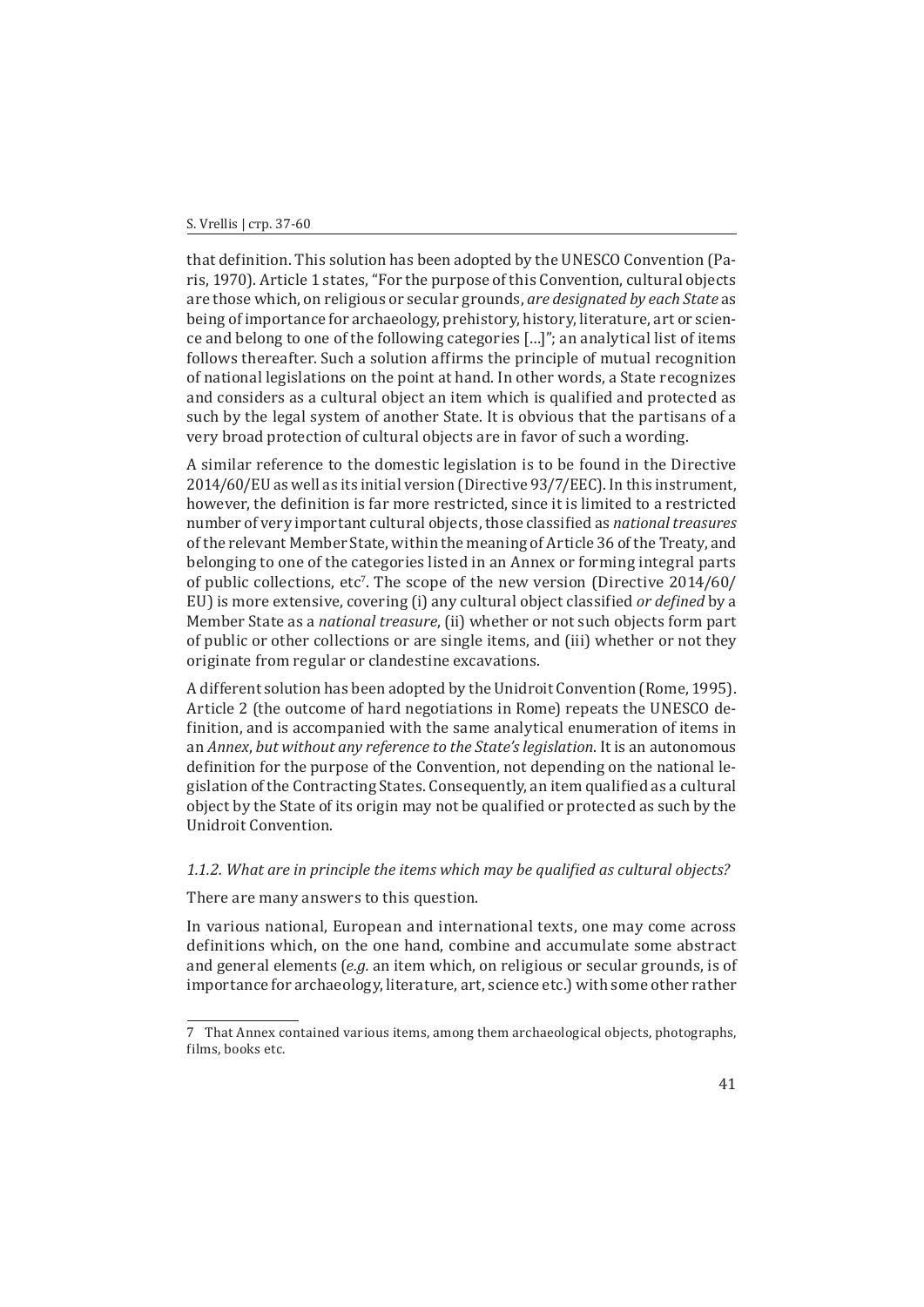concrete and detailed elements, on the other hand (*e.g.* an item belonging to inventories of institutions) [see Council Regulation (EC) no 116/2009].

Domestic legislations define cultural objects using either some vague and more or less broad wording (this is the case *e.g.* in Canada, Japan, Portugal, Finland, Greece, and other countries) $^8$  or a system of classification, registration or inventory, in order to protect exclusively the registered or inventoried items<sup>9</sup>. The second system may appear simple and satisfactory (and useful for the international art trade), but in reality it is not at all satisfactory because (i) a great number of poor countries with a rich and ancient cultural heritage, are not able, to finance such inventories; and (ii) the most vulnerable cultural objects, those unlawfully excavated, remain without any protection, just because they are unknown and consequently they cannot be inventoried.

Sometimes national legislations adopt extremely broad definitions of cultural objects. This is, for example, the case of Greek Act no 3028/2002 on the protection of Antiquities and Cultural Heritage in general<sup>10</sup>. Article 2 letter (a) of the Act, without using any list of items, simply states that "Cultural objects shall mean testimonies of the existence and the individual and collective creativity of humankind (human beings)"11. This means that actually *any product of human activity*, as an element of safeguarding the historic memory of human beings constitutes a cultural object and, consequently, it forms part (under some conditions) of the protected cultural heritage of the Country. Obviously, such a general definition is not appropriate for identifying positively the items deserving a specific protection. On the contrary, in a sense, it would be dangerous: If every testimony of a human activity were effectively protected, future creations would be in some way prohibited or scarcely realizable, for lack of space in a narrow piece of land of a small country where culture has been developing for millennia. Thus, it is necessary to find an appropriate criterion, in order to specify the items deserving an increased protection.

<sup>8</sup>  See in Vrellis, 1996: 221-222.

<sup>9</sup>  Cf. the UNESCO *Recommendation for the Protection of Movable Cultural Property of 28 November 1978*, art. 12 letter (a).

<sup>10</sup>  See Vrellis, 2004: 1779-1788.

<sup>11</sup>  Besides the tangible cultural heritage Greek law and international Conventions actually protect *intangible cultural objects* as well. See art. 5 of the Act, which preceded the UNESCO Convention of 17 October 2003 for the Safeguarding of the Intangible Cultural Heritage (ratified among others by Greece and Serbia). However, it seems doubtful whether or not we are already mature enough to establish a satisfactory system of protection of the intangible cultural heritage, if something like that really exists.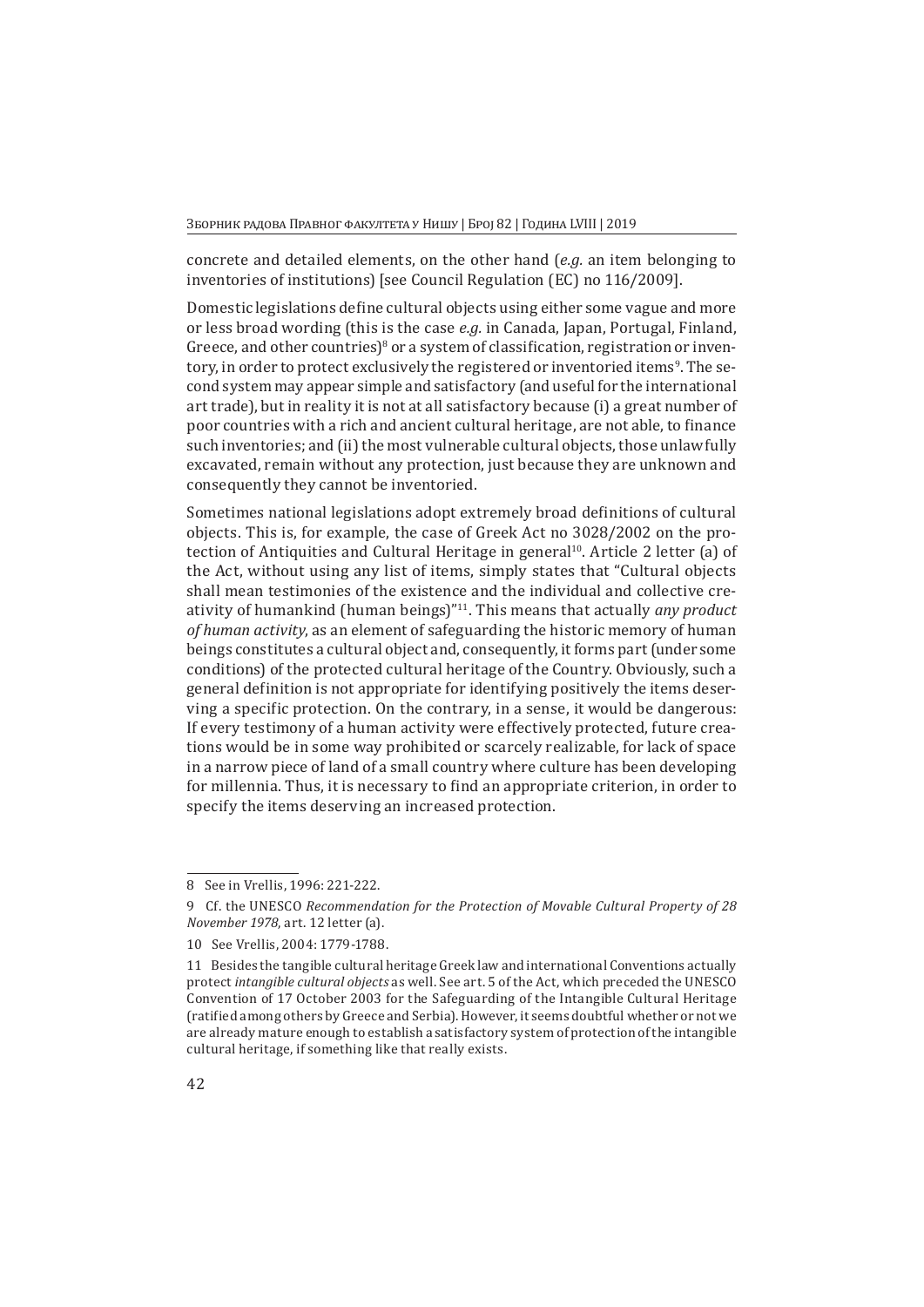### *1.2. Are all these objects worth being protected to the same extent?*

In order to protect a cultural object, various international instruments, like the UNESCO and the Unidroit Conventions, require that it must be of *importance* for archaeology, history, literature, art or science, etc.

This condition presents a twofold aspect: (a) the importance as a concept, and (b) the degree of the importance.

### *1.2.1. The importance as a concept*

The importance (as a concept) of a cultural object shall not be linked with its financial value. A piece of textile of no earthly use may have an extremely high moral and historic value for a State or a nation, because it is the bloodstained flag of that nation fighting for freedom. Evaluating the importance of an item on the base of its price in the market is an idea completely incompatible with the *ratio* of protecting cultural objects. However, Council Regulation (EC) no 116/2009 and the initial Directive 93/7/ EEC required for the protection of some categories of cultural objects (like drawings, photographs, books, pictures etc) that they have a minimum price in the market. Fortunately, under the new version (Directive 2014/60, Recital 9), cultural objects classified or defined as national treasures no longer have to belong to categories or comply with thresholds related either to their age or financial value in order to qualify for return under the Directive.

 In the UNESCO's and the Unidroit definitions of cultural objects, the importance of the item has to do with archaeology, history, literature, art, etc. This link has a temporal and a cultural aspect. On the one side, for many cultural objects like those being important for paleontology or history, the critical factor is that of their age; on the other side, for other cultural objects, like those being important for art, the critical factor is obviously the cultural one<sup>12</sup>.

## *1.2.2. The degree of importance*

Greek Law proceeds to specific and precise distinctions, making dependent the degree of protection reserved to a cultural object/monument on the degree of its importance: The importance of a monument mainly refers to its *age13. The general* 

13 Council Regulation (EC) no. 116/2009 too takes into consideration a time factor, covering, *e.g.,* archaeological objects or books more than 100 years old, printed maps more than 200

<sup>12</sup>  In a similar way, Greek Law tries to identify the protected cultural objects through another, additional concept, *i.e.* that of the *monument.* The monument is a narrower concept than that of cultural object. The terminology used by Greek Act no 3028/2002 is rather confusing, but one might affirm that the Monuments are the tangible cultural objects which are protected or worth being protected by the law, either because of their age or their intrinsic cultural importance.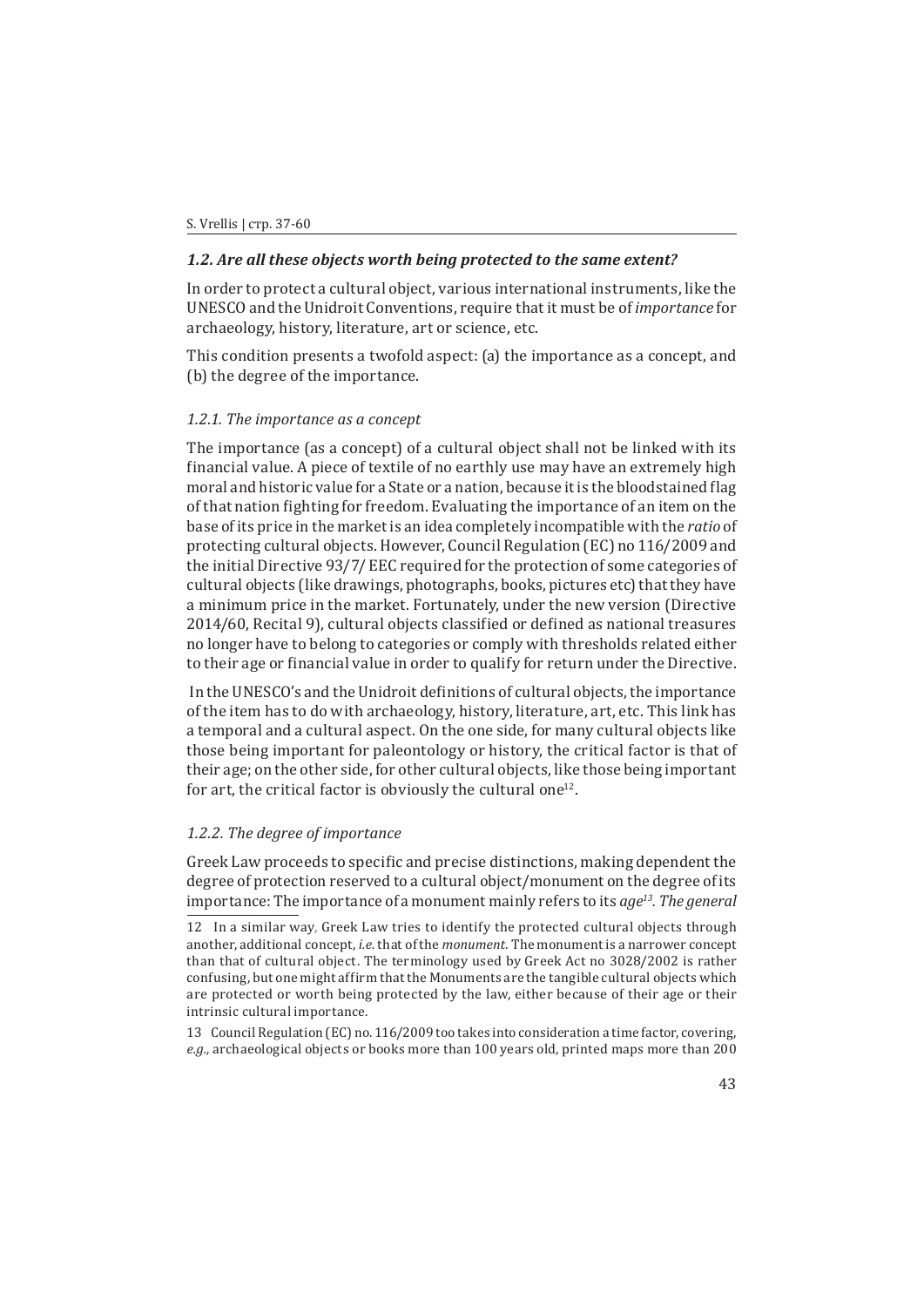#### Зборник радова Правног факултета у Нишу | Број 82 | Година LVIII | 2019

*rule is: More ancient items are more protected; more recent items are less protected. Regarding the recent objects, a cultural* factor appears: modern monuments are worth being protected on the ground of their cultural (historic, artistic or scientific) importance. More particularly, the main distinction adopted by the Greek Act, reiterating the previous rules, is the distinction between monuments dated from the very remote past until the year 1830 inclusive (*ancient monuments*) and those dated after this year (*modern monuments*)14. Without entering into quite complicate details, it suffices to stress an additional distinction inside the frame of ancient monuments: the Act distinguishes between ancient monuments dated until 1453 A.D.15, and those dated after 1453 until 1830.

A.1.a. All the ancient monuments (movable and immovable) dated until 1453 (*i.e.* coming from the prehistoric period, from antiquity or from the Byzantine period) enjoy the maximum protection: They are considered monuments *ex lege*; they are *extra commercium*, barred from acquisition by way of *usucapio*, and not subject to seizure. The *immovables* in principle are the ownership of the State, which is also their possessor<sup>16</sup>. The *movables* in principle belong to the State as regards their ownership and possession, albeit with exceptions: (a) Rights of ownership over religious movables already belonging to the Church or to other ecclesiastical or religious bodies and institutions, remain; (b) the rights of ownership of individuals over such movables, legally imported into Greece, are recognized under conditions, if they are not the result of an excavation, and may be transferred either *inter vivos* or *mortis causa*. A permit of a singular *possession* of movables belonging to the State may be granted to individuals by decision of the Minister of Culture. The transfer of that possession may be permitted, usually after approval of the Minister of Culture, in preference towards other public bodies and institutions or other legal persons, in order to be displayed in a collection of a museum. Any transfer taking place in violation of the mentioned rules is null and void. They cannot be legally acquired even by a *bona fide* purchaser, and even though they are bought in an auction house or in an open market.

b. The same system seems to apply *grosso modo* to the ancient monuments (movable or immovable) dated after 1453 (until 1830, of course), which are found during an excavation or any other archaeological research, or are detached from immovables.

years old, archives more than 50 years old etc.

<sup>14</sup>  After the revolution against the Ottoman Empire, the year 1830 marked the birth of the modern Greek State.

<sup>15</sup>  The year 1453 is the end of the Byzantine Empire.

<sup>16</sup>  There is one exception to the ownership of the State: ownership over religious immovables already belonging to the Church, or to other ecclesiastical or religious bodies and institutions, remains.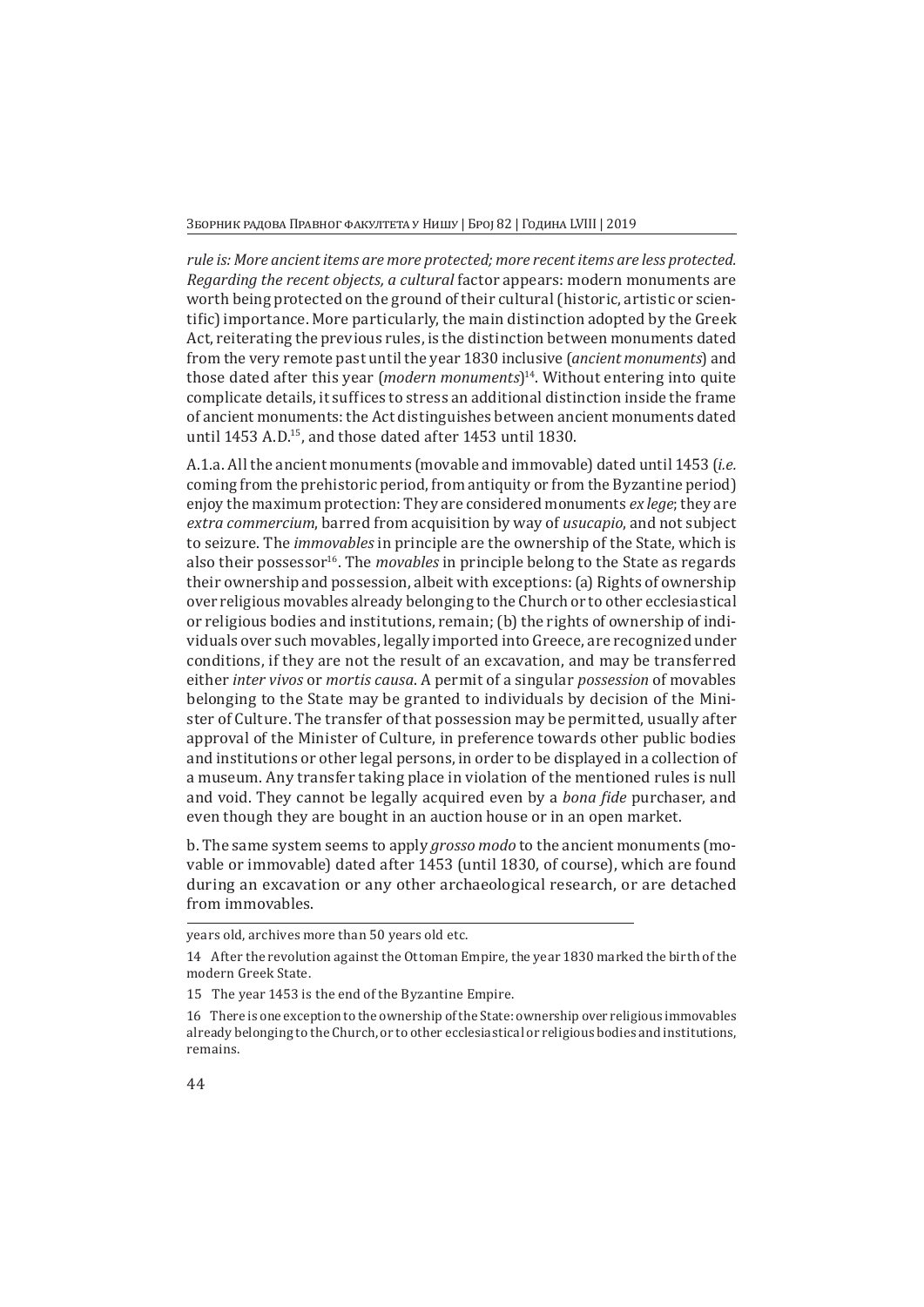2. Regarding ancient monuments dated after 1453 (until 1830) but not falling within the exceptional categories just mentioned, namely items discovered during an excavation or detached from an immovable, such items are less protected. The Act distinguishes between immovables and movables. (i) Immovables are monuments *ex lege*; the State remains their owner, but the possibility of other persons beyond the State to acquire the ownership over them is nevertheless recognized. (ii) On the contrary, in order to be protected, movable monuments dated after the year 1453 but before the year 1830 inclusive, not discovered during an excavation (etc.) must be qualified as monuments by virtue of a decision of the Minister of Culture (as modern movable monuments), due to their "social, technical, folkloric, ethnological, artistic, architectural, industrial or in general historic or scientific importance". The crucial element for their protection is not their age but their cultural importance. They may exceptionally belong to persons other than the State, even to individuals; in that case, they may be seized under a specific procedure and the right of ownership over them may be transferred under conditions. When they are the ownership of the State, their possession by other persons may be permitted by a decision of the Minister of Culture.

B.1. Modern monuments (*i.e.* those dated after 1830) are protected, not because of their age but because of their "architectural, town planning, social, ethnological, folkloric, technical, industrial, or in general historic, artistic or scientific" importance. It is precisely this significance that leads the Minister of Culture to qualify such objects as "monuments" and grant them protection, since they are not protected *ex lege*. The time elapsed since their creation is relatively short and, consequently, does not suffice for protecting them. At this moment, the criterion of cultural importance intervenes and balances the youth of age. Individuals are allowed to acquire ownership over all modern monuments and exercise it under conditions. It is worth noting that (unlike other movable items) a movable monument, stolen or lost, cannot be legally acquired *a non domino* from a third person, even though the latter is *bona fide* and even though he bought it in an auction or in an open market.

2. It is worth stressing a distinction made by the Act between less modern and more recent monuments. The latter must be particularly important in order to be qualified as monuments: (a) The modern cultural objects created in a period before the last 100 years are qualified as monuments due to their cultural importance (in the above sense); but (b) the modern cultural objects dated within the period of the last 100 years (*i.e.* from today back to 1919; the more recent modern objects) may be qualified as monuments due to their *particular* cultural importance (in the mentioned sense). The discretion of the Ministry, though under the judicial control of the *Conseil d'Etat* (the Administrative Supreme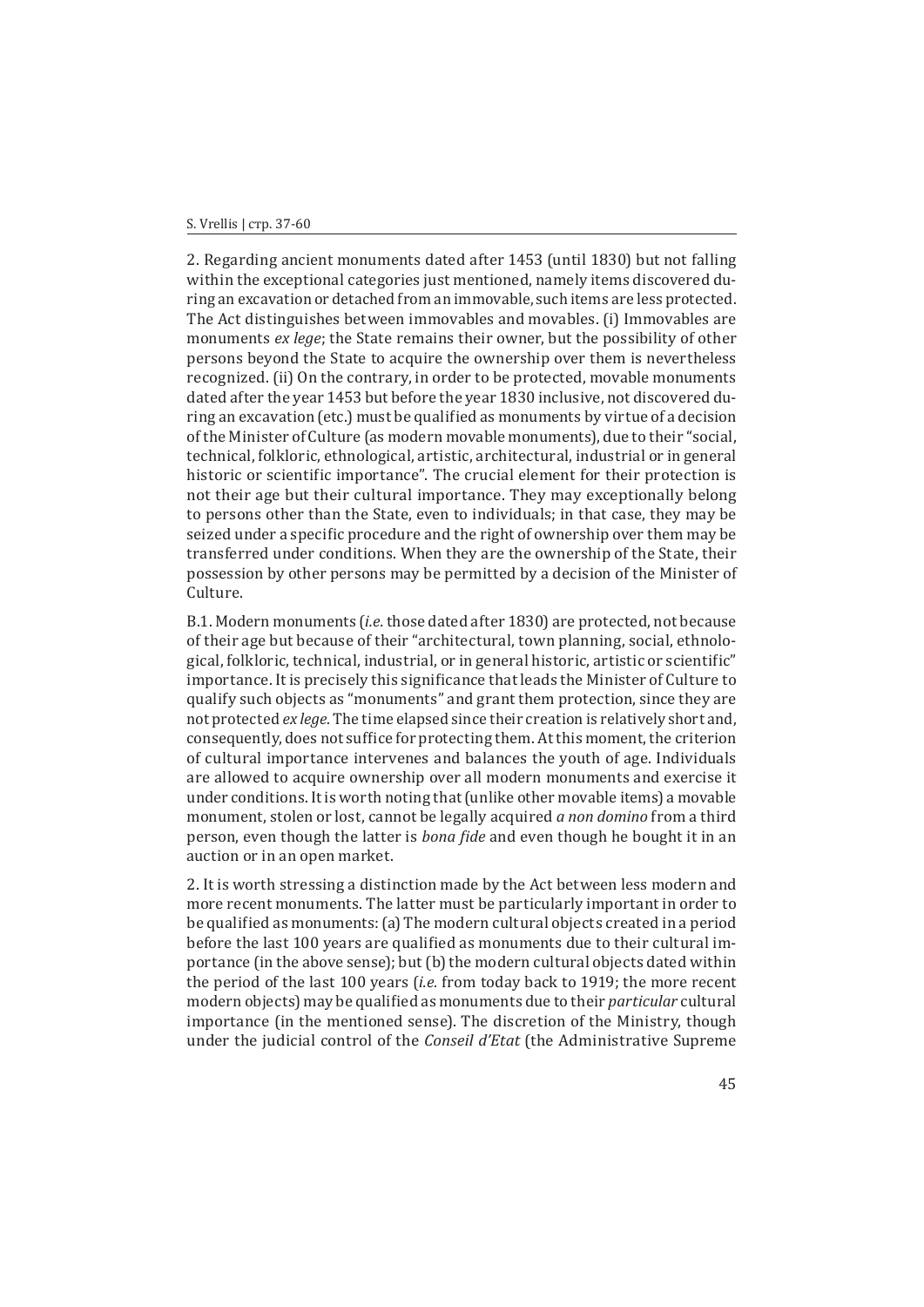Court in Greece), seems extensive, all the more so as this Court had in the past interpreted very widely the historic importance of a building (*e.g.* an open-air cinema). It seems advisable that a corrective criterion should be introduced in order to restrict the over-extensive ministerial power of qualification, and not to allow the qualification of an object of art as a monument, as long as the intellectual property rights over this object remain $17$ .

The system established by Greek Law is a moderate position between two extremes: on the one hand, the opinion considering that every cultural object is important by itself and must be protected at the highest level, and, on the other hand, the opinion supporting that only a more or less restricted number of items of great or significant importance (the cultural *treasures*) are worth being protected.

# **Chapter 2: Cultural objects' protection on international level**

It is noted *supra* that theft and illegal export of a cultural object are particularly interesting for jurists, and especially on the international level. All States have an interest to keep their own cultural heritage under their control and in their territory, or to recover it. A first crucial issue in this respect is the *nationality/ origin of a cultural object.* Does a concrete item belong to State (country, community, tribe) X or to State (country, community, tribe) Z?

# *2.1. The nationality of a cultural object*

# *2.1.1. The importance of the question*

In case where the same object is claimed by two or more different States, and has to be restituted to its national State, *i.e.* to the State of its origin, it is absolutely necessary to know exactly to which of them it must be returned. The solution is sometimes very difficult. Let us suppose, for instance, that an object belongs to a culture (*e.g.* of pre-Columbian era), which has been developed in the territory of more than one actual States (*e.g.* Mexico, Peru and other countries in Latin or South America). This object has been illegally excavated somewhere in the general area of that culture, but the place of the excavation remains unknown. It has been consequently found in a third country (U.S.A.), where it is claimed by more States (Mexico and Peru). There is no easy answer to the question which is the State of origin of that object, to which it has to be returned.

Besides, it is interesting to know whether a State, which affords an increased protection to its national cultural objects, is ready to provide for an analogous

<sup>17</sup>  For more details see Vrellis, 2006: 429-442.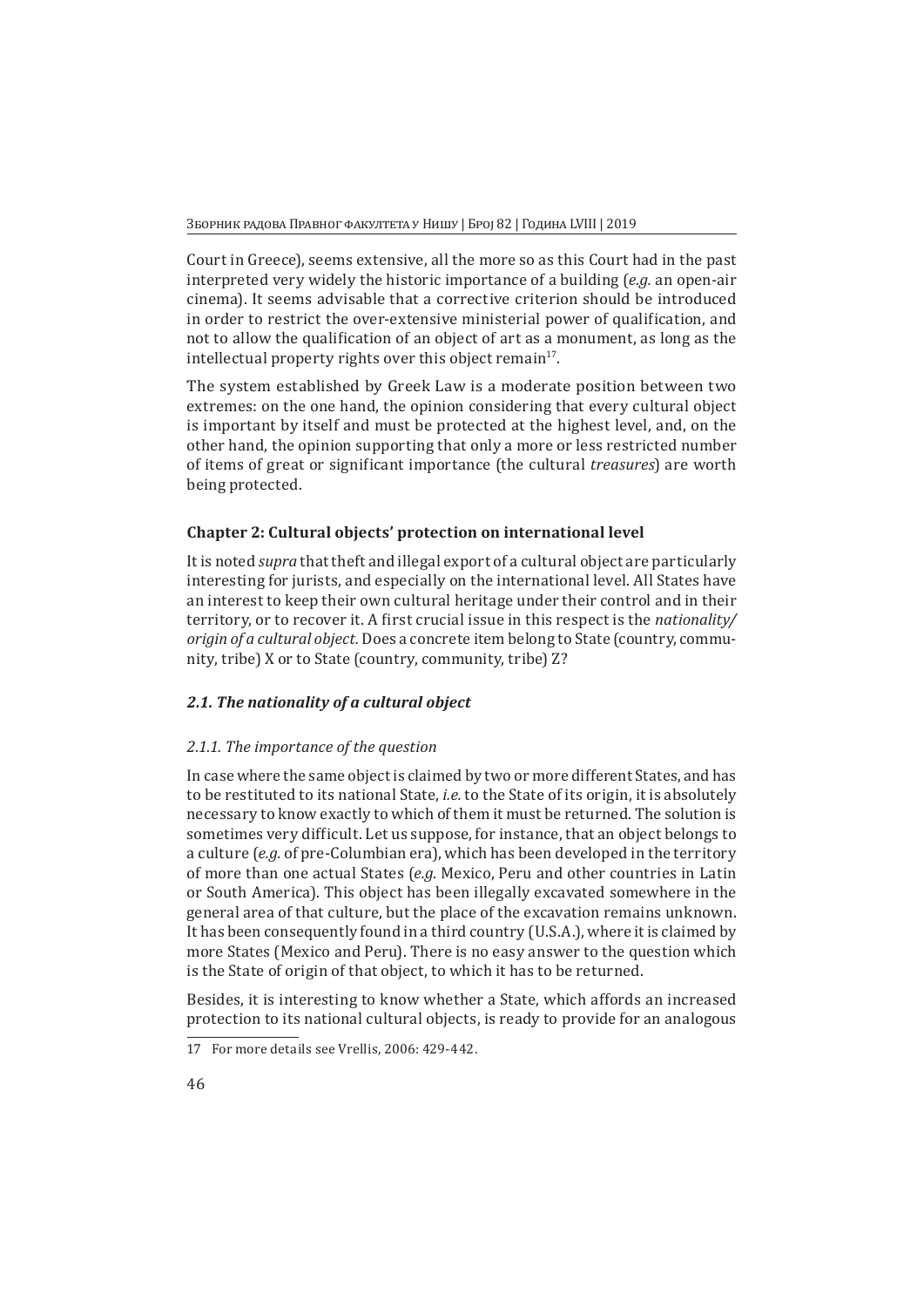#### S. Vrellis | стр. 37-60

protection of foreign cultural objects, for example in returning them to their country of origin in case of an illicit exportation from that country. Countries adopt various solutions. For example, Canada, Australia and the USA have established a rather efficient protection regarding foreign cultural objects, proceeding to a control of the legality of their export from their Country of origin, at the moment of their import into their territories. Greek Law aims to protect in the first place the cultural heritage of the Country (Article 1 § 1). Thus, *the import of cultural objects into Greece* is in principle free, under the condition that the UNESCO Convention of 1970 and other rules of International law are respected<sup>18</sup> (in general, this means that the imported items should be legally exported from their Countries). On the contrary, *the export of monuments from Greek territory* is in principle forbidden and may lead to imprisonment and confiscation of the items19. At the European level, Council Regulation (EC) no. 116/2009, estimating "necessary to take measures in particular to ensure that exports of cultural goods are subject to uniform controls at the Community's external borders" (Preamble no. 3), stipulates that, in principle, "the export of cultural goods [in the meaning of the Regulation] outside the customs territory of the Community shall be subject to the presentation of an export licence" (Article  $2 \nless 1$ ), which "shall be valid throughout the Community (Article 2  $\S$  3)<sup>20</sup>. Regarding the introduction and import into the customs territory of the Union of cultural goods, inter-institutional negotiations on a "proposal for a regulation of the European Parliament and of the Council on the import of cultural goods" have recently led to a compromise $21$ .

<sup>18</sup>  In case of violation of international rules, criminal sanctions are provided (art. 64-65 of the Act).

<sup>19</sup> Exceptionally, under specific circumstances and conditions, and in general, after permission by the Ministry of Culture, the export of monuments is permitted, *e.g.* for the purpose of their display in museums or for loaning or exchange, research, educational or conservation purposes (art. 34 § 11 of the Act).

<sup>20</sup>  Commission implementing Regulation (EU) No 1081/2012 of 9 November 2012 for the purposes of Council Regulation (EC) no. 116/2009 on the export of cultural goods (see Corrigendum in *OJ* L 93, 28.3,2014, p. 86), which codified Commission Regulation (EEC) no. 752/93 of 30 March 1993, laying down provisions for the implementation of Council Regulation (EEC) no. 3911/92, establishes (arts. 1-2) three types of licences for the export of cultural goods: (a) a *standard licence*, "normally […] used for each export subject to Regulation (EC) no. 116/2009"; (b) a *specific open licence*, covering "the repeated temporary export of a specific cultural good by a particular person or organization"; and (c) a *general open licence*, covering "any temporary export of any of those cultural goods that form part of the permanent collection of a museum or other institution".

<sup>21</sup>  See the text of the provisional agreement upon that proposal, available at http://www. europarl.europa.eu/RegData/commissions/imco/inag/2019/01-16/CJ33\_AG(2019)632807\_ EN.pdf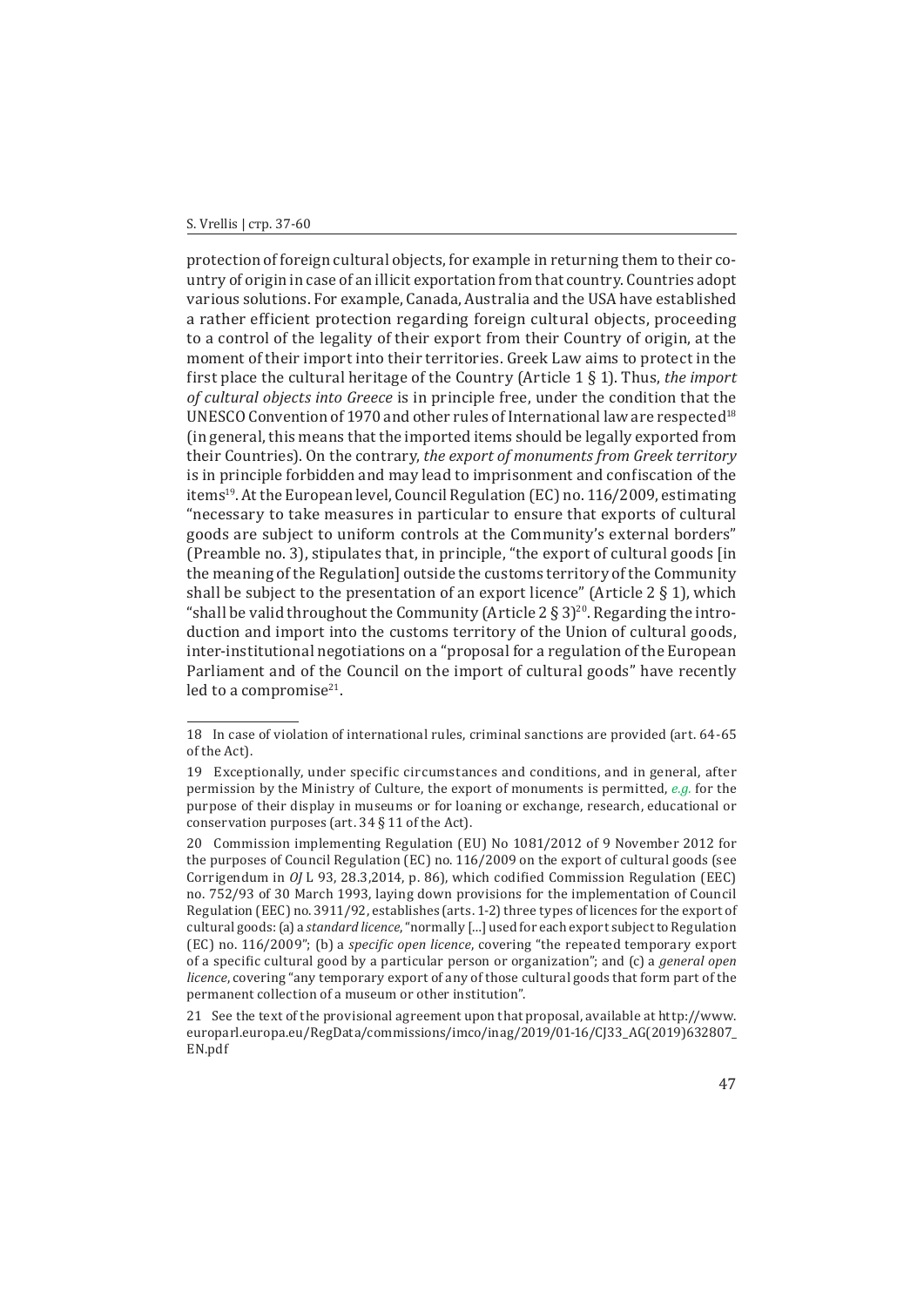## *2.1.2. Criteria of nationality*

Various criteria have been advanced in order to designate the nationality of a cultural object: (a) A *personal criterion*, not quite satisfactory: as State of origin is considered the State whose nationality has the creator of the object.<sup>22</sup> Personal criterion is sometimes combined with a territorial one, like in Swedish law on cultural heritage (1989), Ch.5 s.2: "The term Swedish items of historic interest refers to items which were actually or presumably made in Sweden or in some other country by a Swede. The term foreign items of historic interest refers to items made in another country by a non-Swede".

(b) A *territorial criterion* with various nuances: as State of origin is considered the State in the territory of which the cultural object has been found during an excavation (very satisfactory criterion), or has been created, or it has been located there for many years and has been somehow "naturalized" there.

(c) A *functional criterion* (often very satisfactory), which means the link of the object to a monument (a temple) in which the object was used or which it was intended for. According to this criterion, the sculptures and reliefs of the Parthenon in the Acropolis in Athens, illegally removed by Lord Elgin at the beginning of 19th century and retained by the British Museum, must be returned to the monument (the Parthenon, *i.e.* to Greece).

(d) A *contractual criterion*: The State of origin is that which legally obtained the object from its owner.

(e) A *cultural criterion*, *i.e.* the link to the history or the culture of a State, has been proposed by the *Institute of International Law* in 1991 at Basel. Article 1 §1 (letter b) of the *Resolution on the International Sale of Works of Art from the Angle of the Protection of the Cultural Heritage* states: "For the purpose of this Resolution: […] b) 'country of origin' of a work of art means the country with which the property concerned is most closely linked from the cultural point of view". The cultural criterion may be very interesting but sometimes quite difficult to apply.

(f) *Combined criteria*: The UNESCO Convention of 1970 on the means of prohibiting and preventing the illicit import, export and transfer of ownership of cultural property attempted to combine various criteria in Article 4, without any priority among them: "The States Parties to this Convention recognize that for the purpose of the Convention property which belongs to the following categories forms part of the cultural heritage of each State: (a) Cultural property created by the individual or collective genius of nationals of the State concerned,

<sup>22</sup>  See New York Court of Appeals 2nd cir. (1982), on the case of *Matisse, Portrait sur fond jaune*.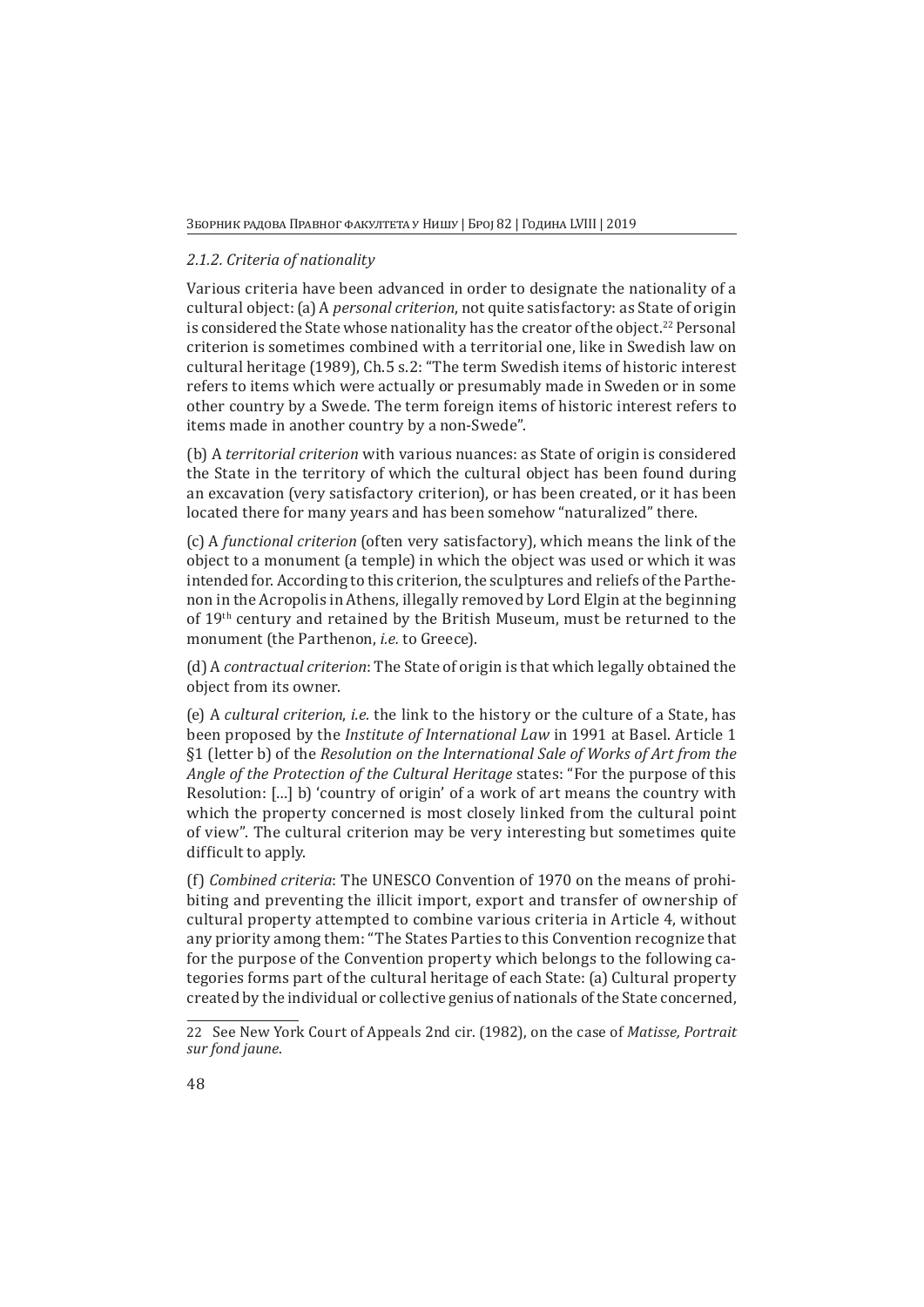and cultural property of importance to the State concerned created within the territory of that State by foreign nationals or stateless persons resident within such territory; (b) cultural property found within the national territory; (c) cultural property acquired by archaeological, ethnological or natural science missions, with the consent of the competent authorities of the country of origin of such property; (d) cultural property which has been the subject of a freely agreed exchange; (e) cultural property received as a gift or purchased legally with the consent of the competent authorities of the country of origin of such property". The weakness of this approach is the risk that the same object could be considered as having more than one State of origin.

### *2.1.3. Criteria established by Greek Law<sup>23</sup>*

(i) A kind of combination of territorial and cultural criteria is established by Greek Law. too. The main criterion is territorial: *The actual situs of the object.* The principle is rather simple: Every cultural object, which *is located* within the boundaries of the Greek State, including the territorial waters, as well as within other maritime zones over which Greece has relevant jurisdiction according to international law *(i.e.* the underwater cultural heritage<sup>24</sup>), is considered to be part of the Greek cultural heritage (Article 1 § 2 first sentence of the Act no 3028/2002). The concept of underwater cultural heritage includes sites, cities [like the ancient cities (lost under the water) of Keghréai (partly under the sea) and *Helike* (in Greece)]25, structures [like the *Beacon at Alexandria* (Egypt)], buil-

<sup>23</sup>  See Sp. Vrellis, 2006: 442-446.

<sup>24</sup>  The underwater cultural objects are a very important category of cultural objects, both for archeologists and jurists, scientifically and financially; they run the danger of being looted by treasure hunters; Williams, S. (1997), Patrimoine sous-marin: La course aux trésors, *Sources UNESCO* no 87 (février 1997), p. 7-8 [Electronic version]. Retrieved 20 February 2016, from https://unesdoc.unesco.org/ark:/48223/pf0000105111\_fre

<sup>25</sup>  Regarding *Helike*, an important trading port in the Gulf of Corinth, destroyed and submerged -probably not by the sea but by an inland lagoon, which later silted over- on a winter night in 373 BC, after a catastrophic earthquake and tsunami, see https://en.wikipedia. org/wiki/Helike, and Katsonopoulou, Soter, (2005) *in* http://www.helike.org/paper.shtml.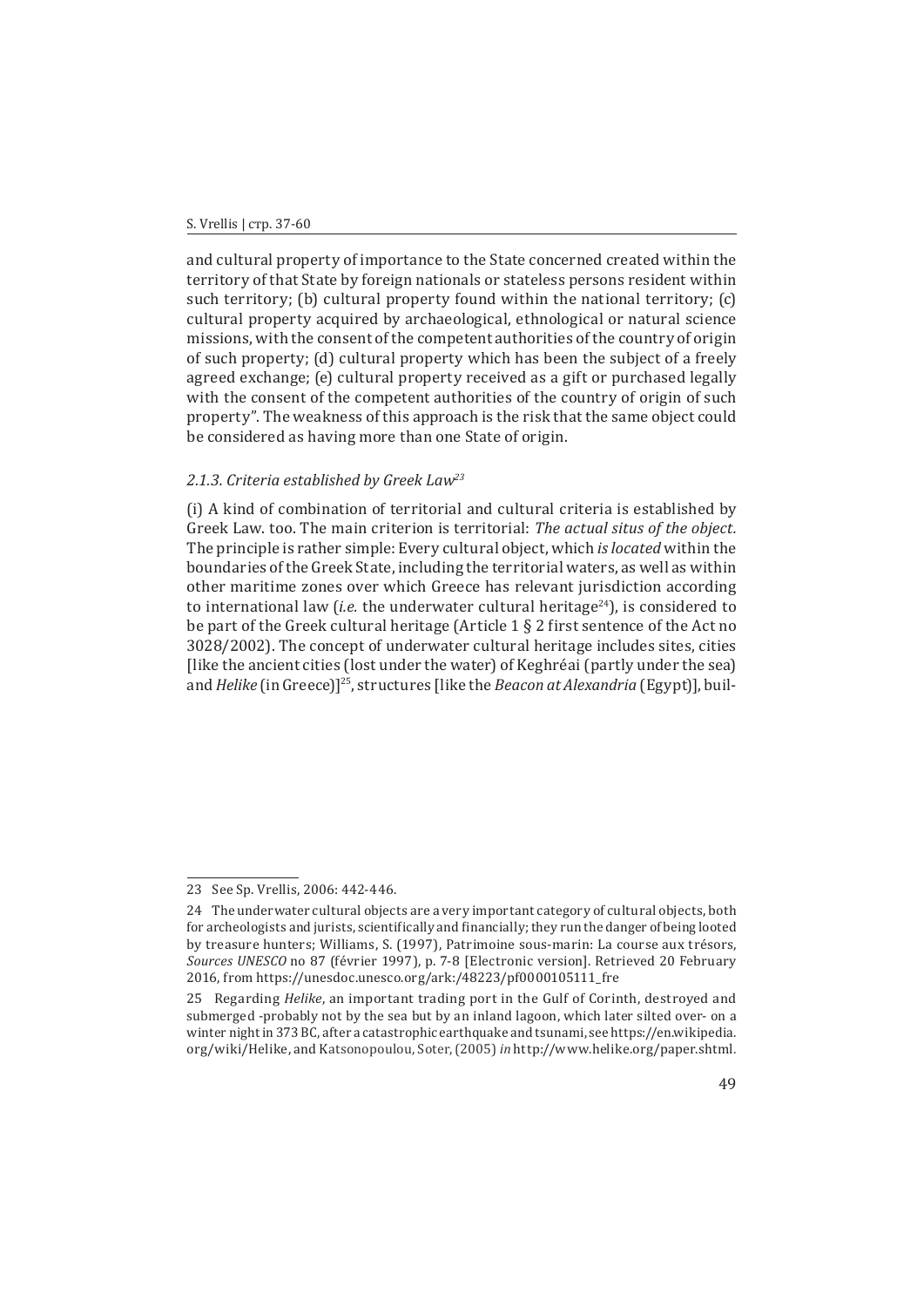dings, human remains, vessels<sup>26</sup>, aircraft, other vehicles or any part thereof, their cargo or other contents<sup>27</sup>, which have been partially or totally under water<sup>28</sup>.

The actual *situs*, as the main criterion according to Greek Law, seems on the one hand too extensive and, on the other hand, quite restrictive. There are cultural objects, located in Greece, which do not belong to Greek culture. There are also cultural objects belonging to Greek culture, created by Greek people, but not located in actual Greek territory, and therefore not belonging to the Greek cultural heritage.

(ii) The authors of the Act in Greece tried to broaden the purely territorial criterion. Article 1 § 3 states that "within the framework of the rules of international law, the Greek State also takes care of the protection of cultural objects that hail from Greek territory, regardless of the time of their removal. The Greek State also takes care within the framework of international law, of the protection of cultural objects that are historically connected with Greece, wherever they may be located". Whatever the real meaning of this wording might be (actually it seems dubious enough), the law recognizes that the State has a reasonable interest, within the framework of international law, in the protection of such cultural objects, provided that they have a link with the State. This link has a double aspect: a territorial one (the provenance of the object from Greek territory) or a cultural one (the historical connection of the object with Greece).

<sup>26</sup>  Shiprecks and their cargo are very well protected, as they are covered by the mud on the seabed (a phenomenon called *The Pompei effect*)*.* Therefore, they offer us precious information about the trade, the ship-construction, and the life of the crew in the Antiquity. One of the oldest known underwater shipwrecks is the *Dokos shipwreck* (Early Helladic II period, probably around 2200 BC), discovered near the small island of *Dokos*, off the coast of the Peloponnese and excavated later; for more details see http://web.archive.org/web/20080121231045/ http://www.ienae.gr/e107EN/page.php?6. Another very important cultural object is *The wreck at Point Iria* (around 1200 BC), discovered in 1962, but systematically surveyed over four excavation seasons from 1991 to 1994; for more details see http://web.archive.org/ web/20080121231050/http://www.ienae.gr/e107EN/page.php?7

<sup>27</sup>  A very important underwater cultural object is the *Mechanism of Antikythera* (2nd or 1st century B.C.), found by chance in 1900 in a shipwreck at the bottom of the sea of *Antikythera* (a small island between the Peloponnese and Crete, Greece). Through high-technology instruments, the scientists concluded that it was a kind of an analog computer, designed to predict astronomical positions and eclipses for calendrical and astrological purposes, as well as the Olympiads (*i.e.* the cycles of the ancient Olympic Games). For more details see, https:// en.wikipedia.org/wiki/Antikythera\_mechanism, http://www.antikythera-mechanism.gr/ project/overview.

<sup>28</sup>  Cf. the UNESCO *Convention on the Protection of the Underwater Cultural Heritage* (Paris, 2 November 2001), art. 1 § 1 (not ratified by Greece); regarding this Convention see Dromgoole, 2006: *passim*; Vrellis, 2005: 823-840; Zhao, 2008: 601-641; Trevisanut, 2008: 643-686.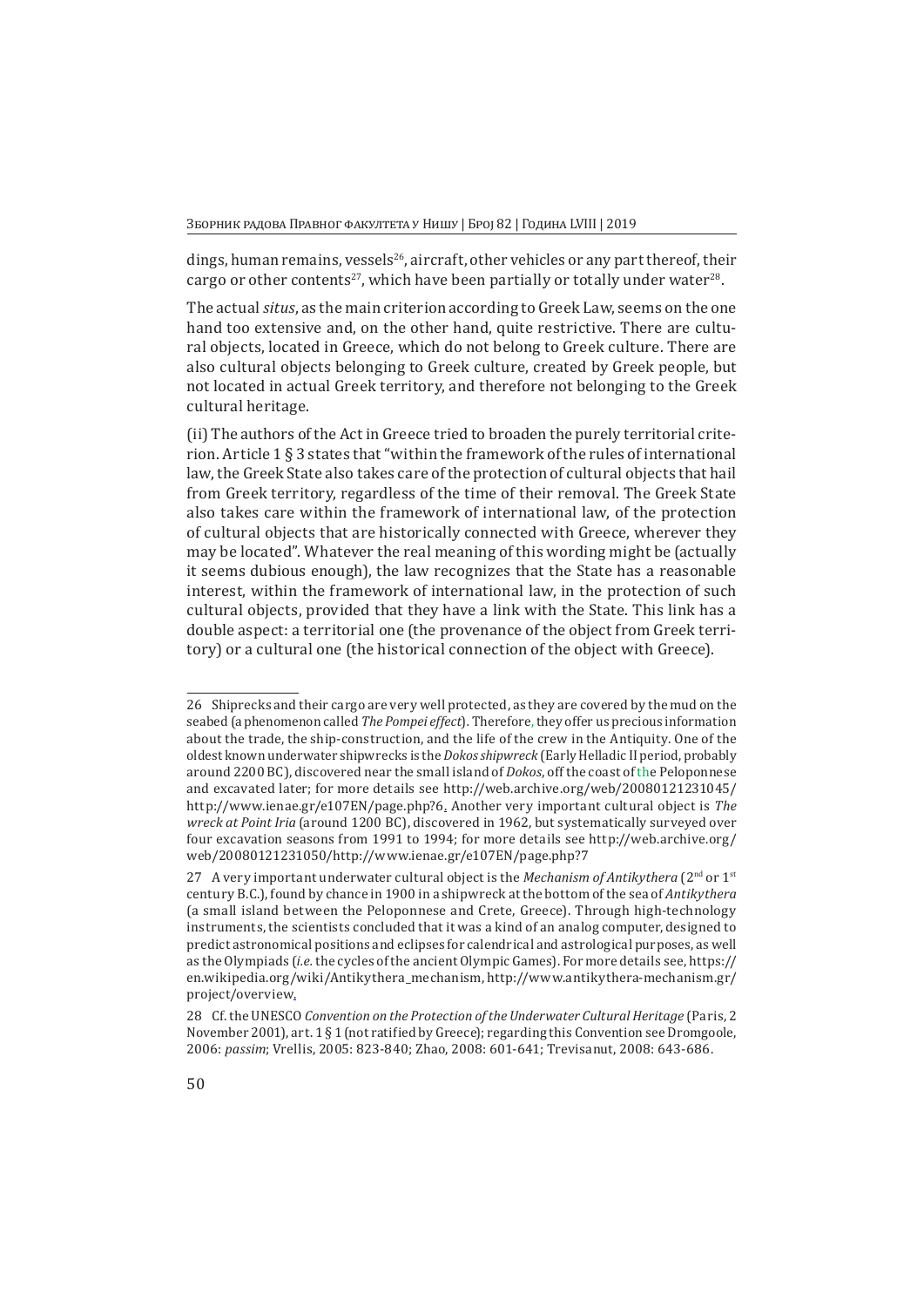#### S. Vrellis | стр. 37-60

The first sentence of Article 1  $\S$  3 concerns items which are no longer within Greek territory, but they hail from it. This provenance has an exclusive territorial meaning: The relevant cultural objects were in the past found or located inside the Greek State, but they have been taken away from it and they are no longer in Greece. They do not need to belong to Greek civilization or to be items culturally linked with the Greek world. The time of their removal is from the law point of view irrelevant. These items must be protected by Greek law. But, due to the fact that they actually are not in Greece, they cannot be protected *effectively*. Therefore, the Greek State must take care for their protection, in the framework of the rules of international law, *e.g.,* in the framework of the UNIDROIT Convention (1995).

The second sentence of Article 1  $\S$  3 introduces a factor justifying the interest of the Greek State in the protection of a cultural object which is not in Greece. This factor is the cultural object's historical connection with Greece. It is worth being observed that the *situs* of the item is here completely irrelevant. Any territorial connection with Greek territory vanishes. The concrete object may never have been in Greece. It nonetheless attracts the care of the Greek State because of a factor of cultural nature, *i.e.* its historical link with Greece.

The Law system, despite the ambiguity of the terminology in various points, reflects nevertheless a spirit of realism, in distinguishing (on the one hand) the effective protection of the cultural objects which are actually in Greece, a protection which can be secured by the State, and (on the other hand) the care for objects which are beyond its sovereignty. The rule is quite flexible because it links the extent of care, which may be manifested by the Greek State, with the development of international law.

### *2.2. Recovering stolen or illegally exported cultural objects*

What is particularly interesting for jurists is the respect of the legitimate interest of the State of origin in keeping its cultural objects in its territory and not permitting their export without an authorization of the competent national authority29. Despite all kind of national interdictions or control of export, the illegal removal or traffic of cultural objects is an undeniable fact of enormous dimensions. This phenomenon raises the question of the acquisition of the ownership in cultural objects by a *bona fide* purchaser and the question of return of the removed object to its State of origin.

<sup>29</sup>  See, more generally, Siehr, 1993: 9-292.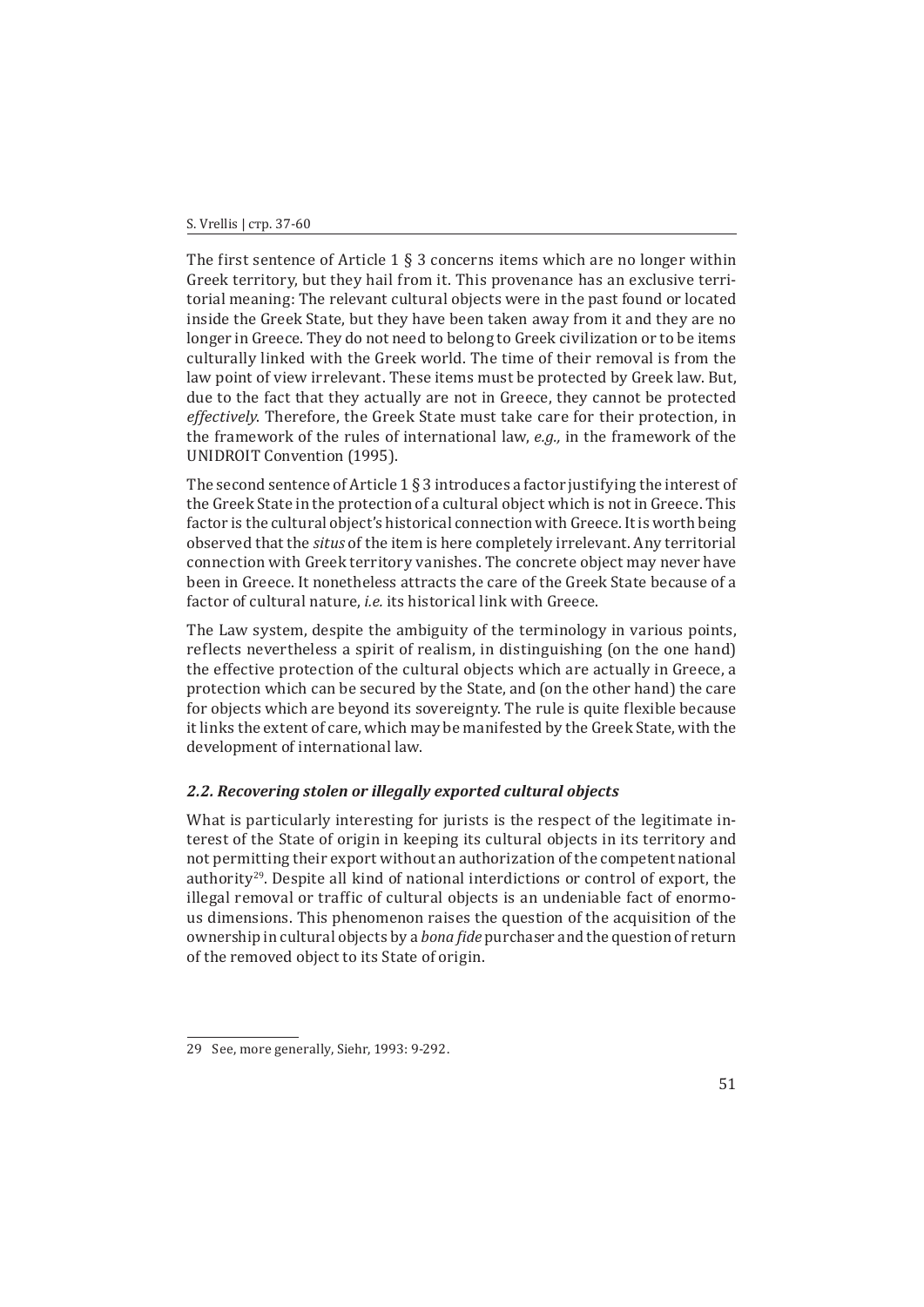### *2.2.1. Refusing the recovery*

Two well-known cases may enlighten the situation:

(1) The case *Winkworth v Christie* [(1980) 1 *All ER* 1121] regards stolen goods: Works of art were stolen from an Englishman's house in England. They were taken to Italy and sold there to an Italian man who, then, sent them back to England to be auctioned by Christie. Applicable in England and in Italy as well was Italian law, according to a widely adopted conflict-of-laws rule, providing as applicable to the transfer of ownership the law of the Country in which the object is situated (the *lex rei* sitae) at the moment of the transfer of its ownership. Under Italian law, the Italian buyer obtained *bona fide* the ownership of the items, albeit they were stolen. The House of Lords recognized the ownership thus acquired, and rejected the claim of the ancient owner although, under Anglo-Saxon Laws, stolen items can never be legally acquired, even by a *bona fide* purchaser. But, English Law was not applicable to the case because it was not the *lex rei sitae* at the critical moment. In substance, between the ancient owner, deprived of his rights and the *bona fide* purchaser, the Court preferred the latter. In my view this was a bad judgment although it applied strictly the traditional way of thinking of such issues in private international law. The evil had two roots: (a) the conflict-of-laws rule submitting the ownership in cultural objects to the *lex rei sitae30; (b) the domestic (Italian) law, according to which a bona fide* purchaser acquires the ownership in a cultural object even though the latter was stolen.

(2) The case *Attorney General of New Zealand v Ortiz* [(1982) 3 *All ER* 432 (CA); (1983) 2 *All ER* 93 (HL)] regards the illegal export. Five wooden panels, forming the great door of a Maori chief, had been lost for centuries in a swamp in the North Island. In 1972, a tribesman came upon the door and carried it home. In early 1973, this man sold the panels to an English dealer in primitive art works for \$ US 6,000. The dealer, who legally became the owner in New Zealand, took the panels illegally to New York. In case of illegal export from the Country, even by their owner, the items were considered as automatically confiscated by the Crown. Then, the dealer sold the door to George Ortiz, a collector of African and Oceanic works of art living in Switzerland. Ortiz bought the door for \$ US 65,000 and sent it to his collection in Geneva. As his daughter had been kidnapped and he needed ransom money to obtain her release, he had to put the panels up for sale in 1977. The panels were sent to Sotheby's in London for auction. The New Zealand Government became aware of this, and brought proceedings in the British Courts; a writ was issued claiming a declaration that this carving

<sup>30</sup>  Sometimes, casually, the traditional application of the *lex rei sitae* may work out at satisfactory results, as it was the case regarding cultural objects of Ecuador; see Clerici, 1989: 804-805.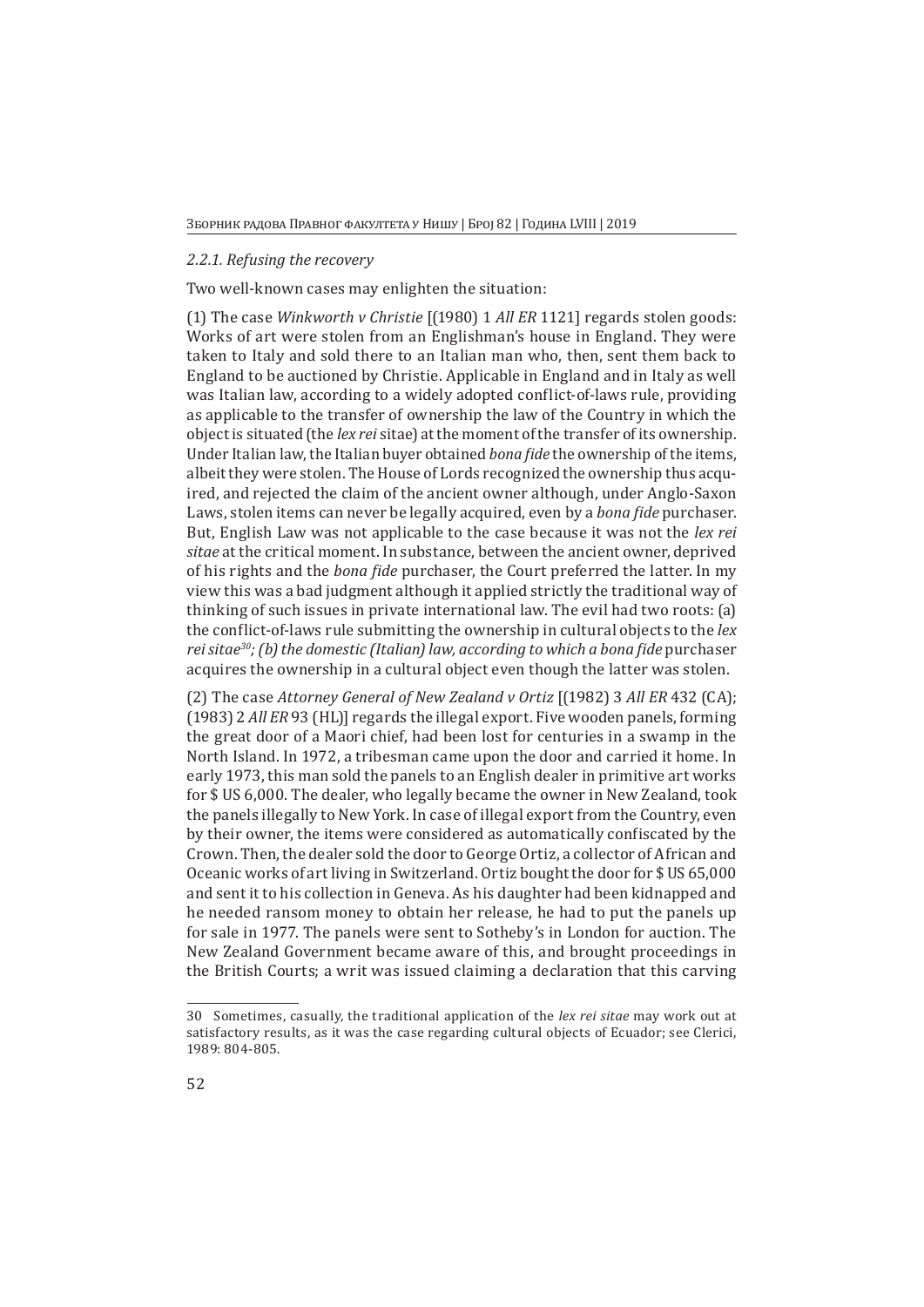belonged to the New Zealand Government and an injunction to prevent the sale or disposal of the door. The Court of Appeals and the House of Lords decided that the panels need not be returned to New Zealand because English Courts could not take into account foreign laws of public or penal character like the New Zealand laws on export and confiscation of cultural objects, since such laws have no effects out of the territory of the State which had established them. This was a bad decision, too, because the preponderant and legitimate interest of the State of origin, which demands that the item continues to be in any case located in its territory, has been neglected $31$ .

## *2.2.2. Efforts at facilitating the recovery*

Many efforts have been undertaken at the international level in order to ameliorate this situation, and facilitate the recovery of the objects. At the same time, extremely important Codes of Ethics (adopted by Museums, Associations, etc.) aim to prevent Museums from acquiring cultural objects of shady or suspicious provenance<sup>32</sup>.

(a) One possibility to recover stolen or illegally exported cultural objects is to carry on negotiations with the possessor of the objects. Negotiations may be efficient and prompt but they are not always free from inconvenience. One example is the *Aïdonia Treasure*<sup>33</sup>.

(b) (i) The opinion adopted in *Ortiz* case that a foreign public law, like an Act prohibiting the export of the items and providing the confiscation of the illegally exported items, cannot be applied in another State became less strong during the last decades. Actually, there are many who do not see anymore an impedi-

<sup>31</sup>  It must be noted that Ortiz's surviving wife agreed to return the five panels to New Zealand. They are now housed at the local *Puke Ariki Museum.* 

<sup>32</sup>  See *e.g.* ICOM code of ethics for museums Principles 2.2 and 2.3. The Principles of such Codes are not legal rules in the strict sense of the term. Nevertheless, they are very useful, and they form the corn of what may be called *lex cultus*; Vrellis, 2014: 477-486.

<sup>33</sup>  The *Aidonia Treasure* is a collection of Mycenaean gold and jewellery (15th century BC), which has been robbed in the late 1970s from a cemetery at Aidonia, a southern Greek village outside Nemea, and exported to Switzerland. In April 1993, part of the treasure appeared for sale in New York by the Ward Gallery in Manhattan. The price asked was \$ 1.5 million. The study of the catalog and of an Expert Committee revealed that "these objects came undoubtedly from the looting of the Mycenaean tombs in Aidonia". As Greece claimed the collection, a settlement was reached between the Gallery and Greece: in exchange for Greece dropping its suit, the Gallery donated the Mycenaean material to *the Society for the Preservation of the Greek Heritage,* a charitable organization based in Washington, D.C*.* The Society would exhibit the collection in the United States and Greece and might eventually return it to Greece on a permanent basis. See further Elia, 1995: 119-128.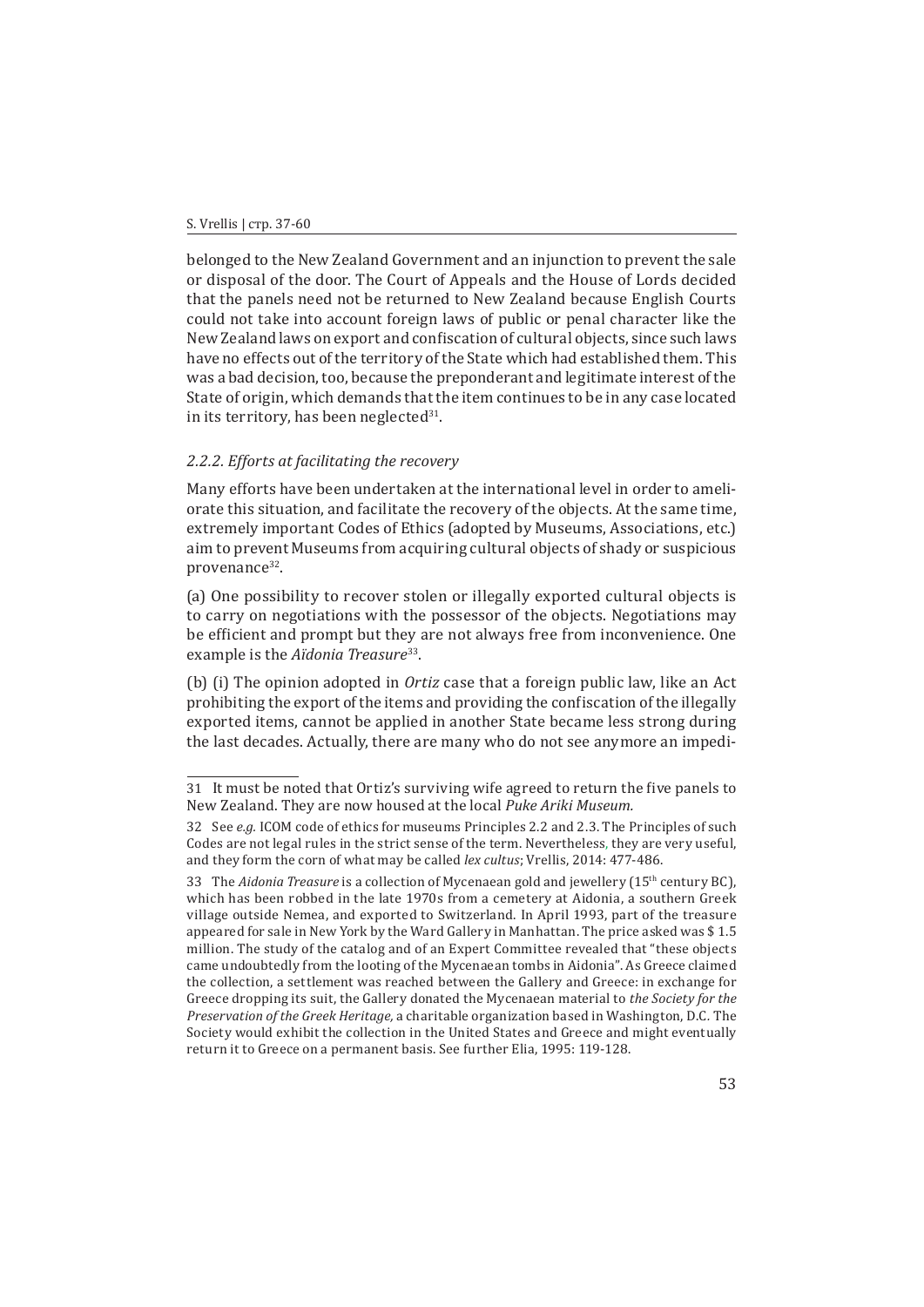ment to the taking into account such foreign rules in the State in which a foreign cultural object is imported.

(ii) Moreover, the respect of these foreign rules is sometimes considered as imposed by the *international ordre public*, as decided on 22 June 1972 in Germany [*BGHZ* 59 82, regarding *Nigerian cultural objects*]34. (iii) Further, such rules may be considered as overriding mandatory rules (*règles d'application immediate*), which must be respected, so it is argued, not only in the State which established them but also in foreign States. One can find an example of such a position in the Greek legislation (Act no. 3658 of 2008, Article 13 § 3), which considers the Act 3018/2002, in its entirety, as overriding mandatory, and combines this with the exclusive international competence of Greek Courts (Article 13  $\S$  1<sup>35</sup>). However, besides some precise issues [like contractual or (more restrictively) non-contractual obligations<sup>36</sup>], a general rule of applying or taking compulsory into account foreign overriding mandatory rules still does not exist. Actually, Article 19 of the Swiss Code on Private International Law remains an exception.

(c) Another model could be Article 31 § 2 of the Portuguese Act (of 1985) on cultural objects, whereby, subject to reciprocity, contracts concluded in Portugal and regarding a cultural object imported in this country in violation of the law of its State of origin, are null and void.

(d) Another very interesting proposal aims at replacing the traditional conflictof-laws rule of the *lex rei sitae* regarding cultural objects by a new one, designating as applicable either the law of the State were the object has been stolen (the *lex furti*)37 or *the law of the State of origin<sup>38</sup>.*

*(e) Last but not least, international Conventions, like the Unidroit Convention (1995), constitute reliable weapons against theft and illegal export of cultural objects, provided that a great number of import States ratify these Conventions or adhere to them.*

<sup>34</sup>  Bleckmann, 1974: 112-132.

<sup>35</sup>  It is quite doubtful whether foreign States will recognize this exclusive competence of Greek courts.

<sup>36</sup>  Rome I Regulation (art. 9), and Rome II Regulation (art. 16) respectively.

<sup>37</sup>  *Autocephalous Greek-Orthodox Church of Cyprus v Goldberg*, U.S. District Court for the Southern District of Indiana, 3. 8. 1989, 717 F. Supp. 1374; U.S. Court of Appeals for the Seventh circuit, 4.10.1990, 917 F. 2d 278, 1990 U.S. App. Decision (in the case of *Panaghia Kanakaria's mosaics*)]

<sup>38</sup> Despite the difficulties of designating that State; it seems that Art. 12 of the Council Directive 93/7/EEC, repeated in Directive 2014/60/EU (a technically bad and confusing provision), might be considered as a formula of the *lex originis*.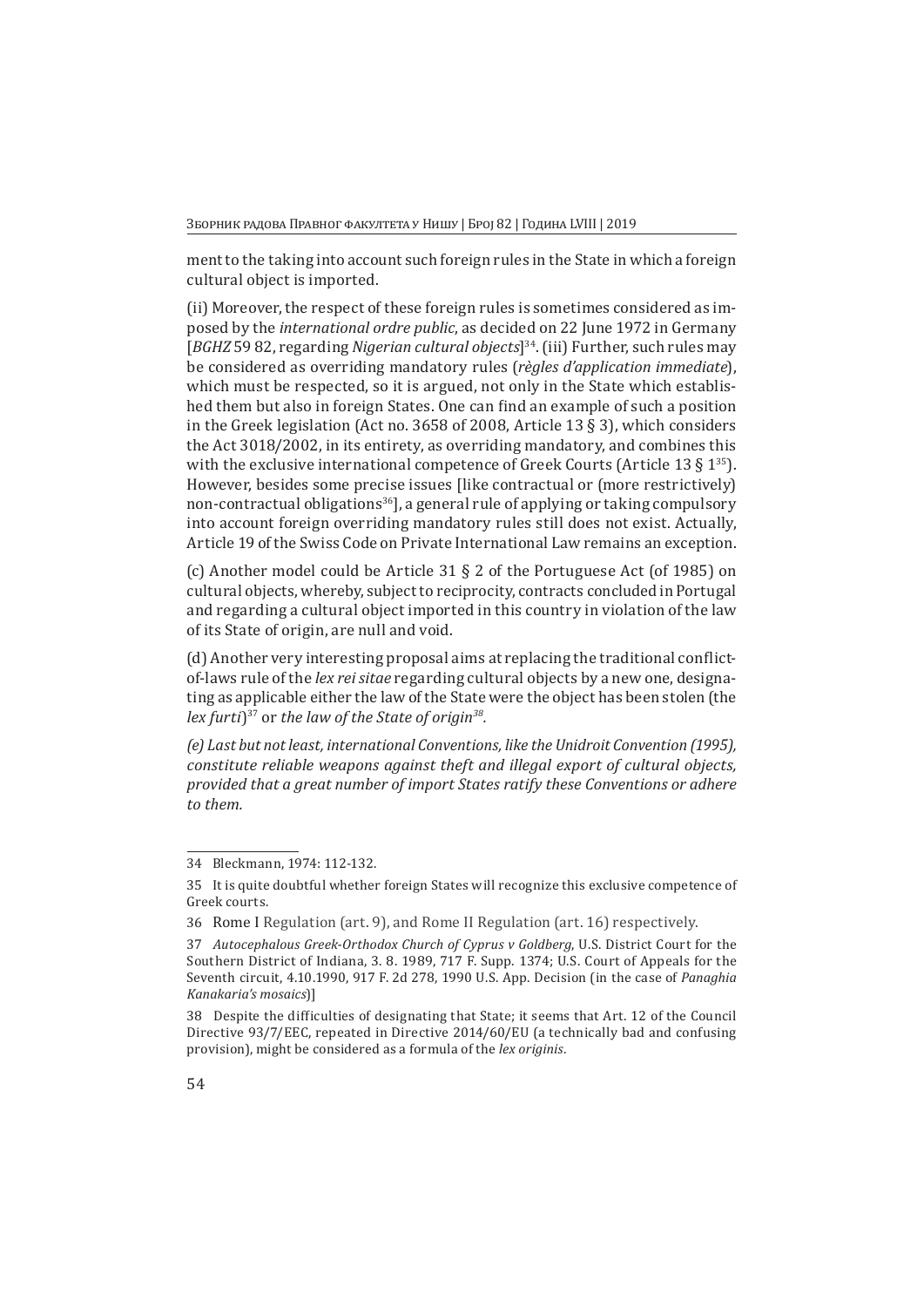#### S. Vrellis | стр. 37-60

*Though the UNESCO Convention (1970) is a public international law Convention establishing important principles and providing for obligations of States, but not offering to States or individuals remedies against thieves or persons involved in illicit acts, the Unidroit Convention fills in the gaps in the field of private law39. Beside the fact that it serves as a source of inspiration for national Courts<sup>40</sup>, regional or international instruments (Directive 2014/60/EU, recital no. 16), and Codes of Ethics41, the Unidroit Convention rectifies (without retroactivity) both bad solutions referred supra* in *Winkworth* and *Ortiz* cases.

(i) Regarding stolen items or cultural objects unlawfully excavated which are considered stolen (according to Article 3  $\S 2^{42}$ , the Convention is clear: "The possessor of a cultural object which has been stolen shall return it" (Article 3 § 1). *Bona fides* of the possessor is irrelevant regarding the ownership of the object and its restitution. The concept of a stolen good in the sense of the Convention is broad enough to include not only all kinds of appropriation of an item belonging to another person but also "all the felonious takings"<sup>43</sup>, if I may use the terms of the American Courts in the cases *Turley* and *Schultz.* In order to avoid any difficulty of the requesting State regarding the proof of its ownership over the illegally excavated cultural object, one could recommend the States to adopt a rule establishing the State ownership over all cultural objects coming from excavations, as it is the case, e.g., in Egypt, Greece, Iran, Italy<sup>44</sup>.

<sup>39</sup> Although the Unidroit Convention has not been ratified yet by some great States involved in the illegal traffic of cultural objects (France, Germany, the Netherlands, Russia, Switzerland, the United Kingdom, the United States), it nevertheless constitutes in the field of private law "le *seul* effort international et universel sérieux" against the illegal traffic of these objects: Lalive d'Epinay, 1996: 49; cf. Droz, 1997: 279-280.

<sup>40</sup>  *Government of the Islamic Republic of Iran v The Barakat Galleries Limited* [2007] *EWCA Civ.* 1374, as well as *L. v Chambre d'accusation du canton de Genève, BGE* 123 II 134, although the mention Unidroit Convention was not adopted by the interested States (the United Kingdom in the first case, and France and Switzerland in the second one).

<sup>41</sup>  See, for example, the *ICOM Code of Ethics for Museums,* Ch. 7, available at https://icom. museum/wp-content/uploads/2018/07/ICOM-code-En-web.pdf; *International Code of Ethics for Dealers in Cultural Property (UNESCO 1999)*, available at https://unesdoc.unesco.org/ ark:/48223/pf0000121320.

<sup>42</sup>  The assimilation of the illegally excavated to the stolen cultural objects, and consequently the obligation to restitute them unconditionally, constitutes the most effective weapon against the greatest danger threatening national cultural heritage, *i.e.* the illegal excavation. Such an excavation destroys all scientific information concerning the items. "Archaeological resources from past epochs can never be renewed"; Nafziger, Paterson, Renteln, 2010: 252-256.

<sup>43</sup>  Gerstenblith, 2009: 30. For a more analytical account, see Vrellis, 2015: 574-575.

<sup>44</sup>  Vrellis, 2015: 576-577; Sheng, 2009: 10.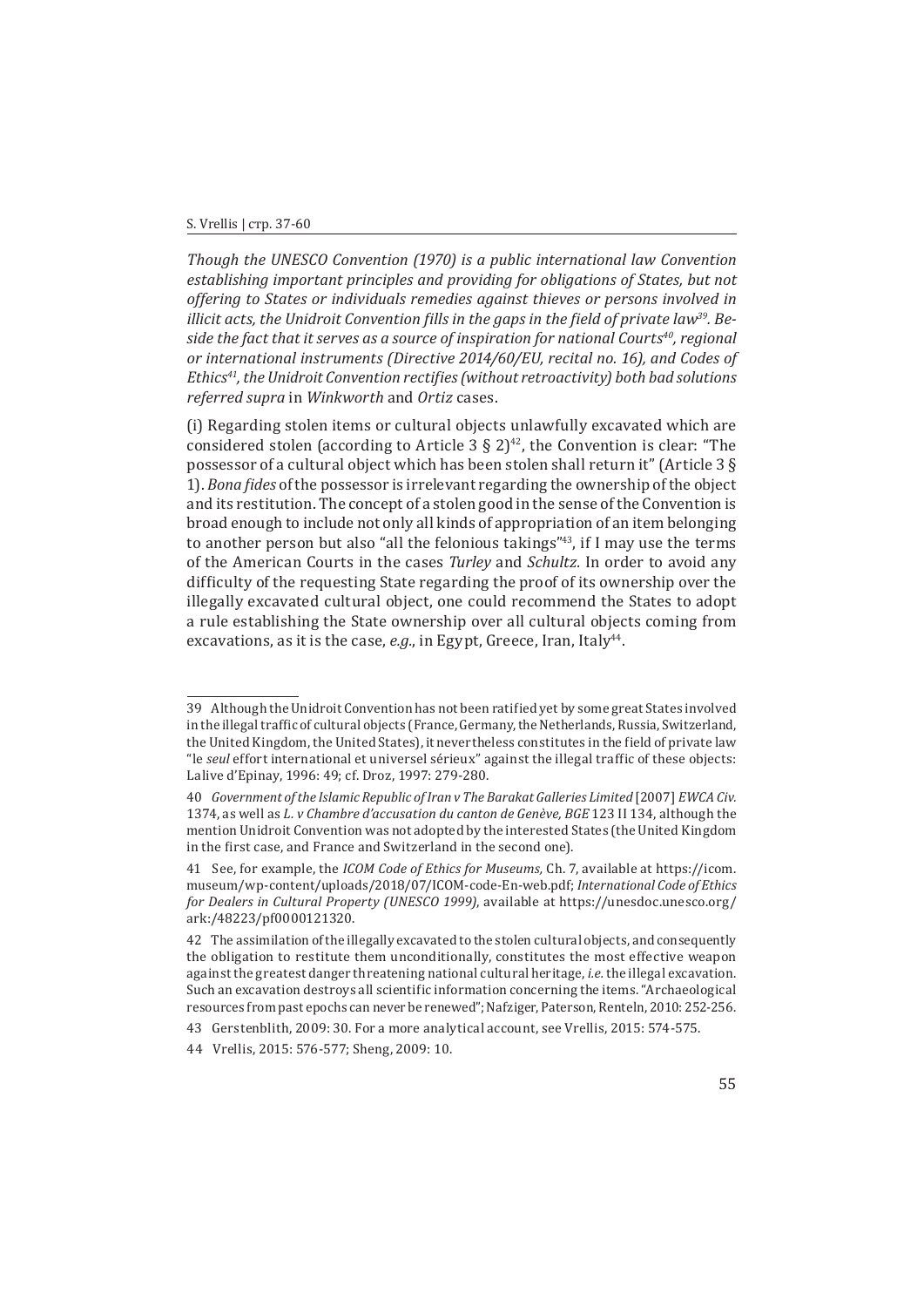(ii) Regarding illegal export, the protection afforded by the Convention is (unfortunately) minor, but it may prevent solutions like that in *Ortiz* case. Article 5 § 1 and § 3 states that "A Contracting State may request the Court or other competent authority of another Contracting State to order the return of a cultural object illegally exported from the territory of the requesting State"; and that "the Court or other competent authority of the State addressed shall order the return of an illegally exported cultural object if [the protection here is submitted to conditions] the requesting State establishes that the removal of the object from its territory significantly impairs one or more of the following interests: (a) the physical preservation of the object or of its context; (b) the integrity of a complex object; (c) the preservation of information of, for example, a scientific or historical character; (d) the traditional or ritual use of the object by a tribal or indigenous community, or establishes that the object is of *significant cultural importance* for the requesting State<sup>745</sup>.

Two other important points in the Unidroit Convention must be highlighted:

(a) Regarding some categories of stolen cultural objects, those forming an integral part of an identified monument (like the sculptures and reliefs of the Parthenon), or an archaeological site, or those belonging to a public collection,<sup>46</sup> the Convention provides that a claim for their restitution "shall not be subject to time limitations other than a period of three years from the time when the claimant knew the location of the cultural object and the identity of its possessor", even though the possessor had acted *bona fide* (Article 3 § 4). Thus, it establishes the principle of imprescriptibility, accompanied (unfortunately) by the possibility of a State to "declare that [such] a claim is subject to a time limitation of 75 years or such longer period as is provided in its law" (Article 3 § 5). (b) In case of restitution of a stolen good or an illegal export, the *bona fide* possessor shall be entitled, at the time of its return, to payment by the requesting State of fair and reasonable compensation (Articles 4 and 6). As a principle, this is a bad solution since there is no *bona fide* acquisition in cultural objects' illicit traffic. Pretending to be a *bona fide possessor* is a lie, a fiction, a creature of a romantic imagination. Nothing more! Anyway, so it was agreed in the Unidroit Convention<sup>47</sup>. Nevertheless, what is interesting regarding this point is that in determining whether the possessor of an illegally exported cultural good is *bona fide*, "regard shall be had to the circumstances of the acquisition, including the absence of an *export certificate* required under the law of the requesting State"

<sup>45</sup>  The EU Directive 2014/60/EU establishes a system of administrative cooperation between Central Authorities of Member States, using the *Internal Market Information System (IMI)*.

<sup>46</sup>  Regarding the meaning of 'public collection' in the framework of the Convention see art. 3 § 7; cf. the definition for the purposes of Directive 2014/60/EU in its art. 2 no. (8).

<sup>47</sup>  Cf. an analogous system in Directive 2014/60/EU.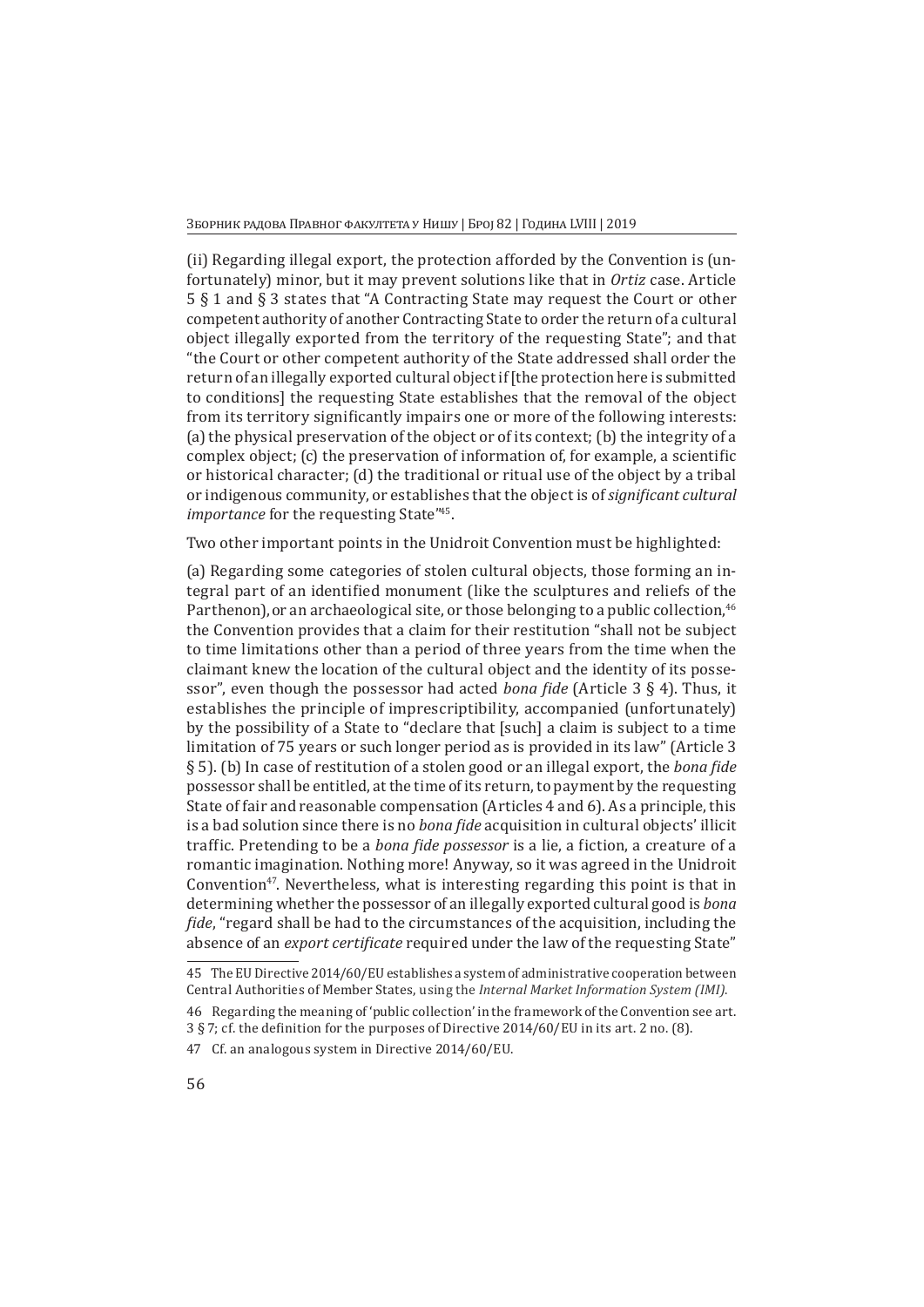of origin (Article  $6 \& 2$ ). I would be happier if the Convention had been more courageous at this point and if it had considered the absence of the certificate as a presumption of the *mala fides* of the possessor. But anyway, in the adopted rule one may discover a first step towards using the most effective weapon in the fight against the illicit traffic of cultural object, *i.e.* the *certificate of origin*. The absence of such a certificate must always lead to the nullity of any transfer of the object and the reason to refuse any compensation to the possessor. Let us hope that it will be so in the future.

## **Conclusion**

Despite the progress realized during the last decades regarding the protection of the cultural heritage, there is still a lot to do in order to arrive in a satisfactory regime48. The attention of those who will deal with this issue in the future must be in particular focused on: (a) the possible assimilation of the status of the illegally exported cultural objects to that of stolen objects, in order to increase the protection, combined with an effort to limit to some extent the categories of cultural objects deserving higher protection; (b) to endow with more efficiency the certificates of origin; (c) to rectify or (even better) to abolish the regime of the so called *bona fide* purchase of cultural objects; and (d) to fight for unconditional return of stolen or illegally exported cultural objects to the State of their origin, without pretexts of any kind.

## **References**

Asam, H. (2004). Rechtsfragen des illegalen Handels mit Kulturgütern – Ein Überblick, *in Festschrift für Erik Jayme*, vol. 2. München: Sellier. European Law Publishers. 1651-1668

Bleckmann, A. (1974). Sittenwidrigkeit wegen Verstosses gegen den *ordre public international* – Anmerkung zum Urteil des BGH vom 22. Juni 1972, *ZaöRV* 34. 112-132

Clerici, R. (1989). La protection des biens culturels vis-à-vis des règles italiennes de conflit, *Riv. dir. intern. priv. proc.* 25 (4). 799-808

Domínguez-Matés, R. (2008). The international prtotection of cultural heritage during non-traditional armed conflicts, including acts of terrorism", *in* Nafziger, J.A.R., Scovazzi, T. (eds.), *Le patrimoine culturel de l'humanité*. Leiden/Boston: Martinus Nijhoff Publishers. 851-882

<sup>48</sup>  See also Asam, 2004: 1668.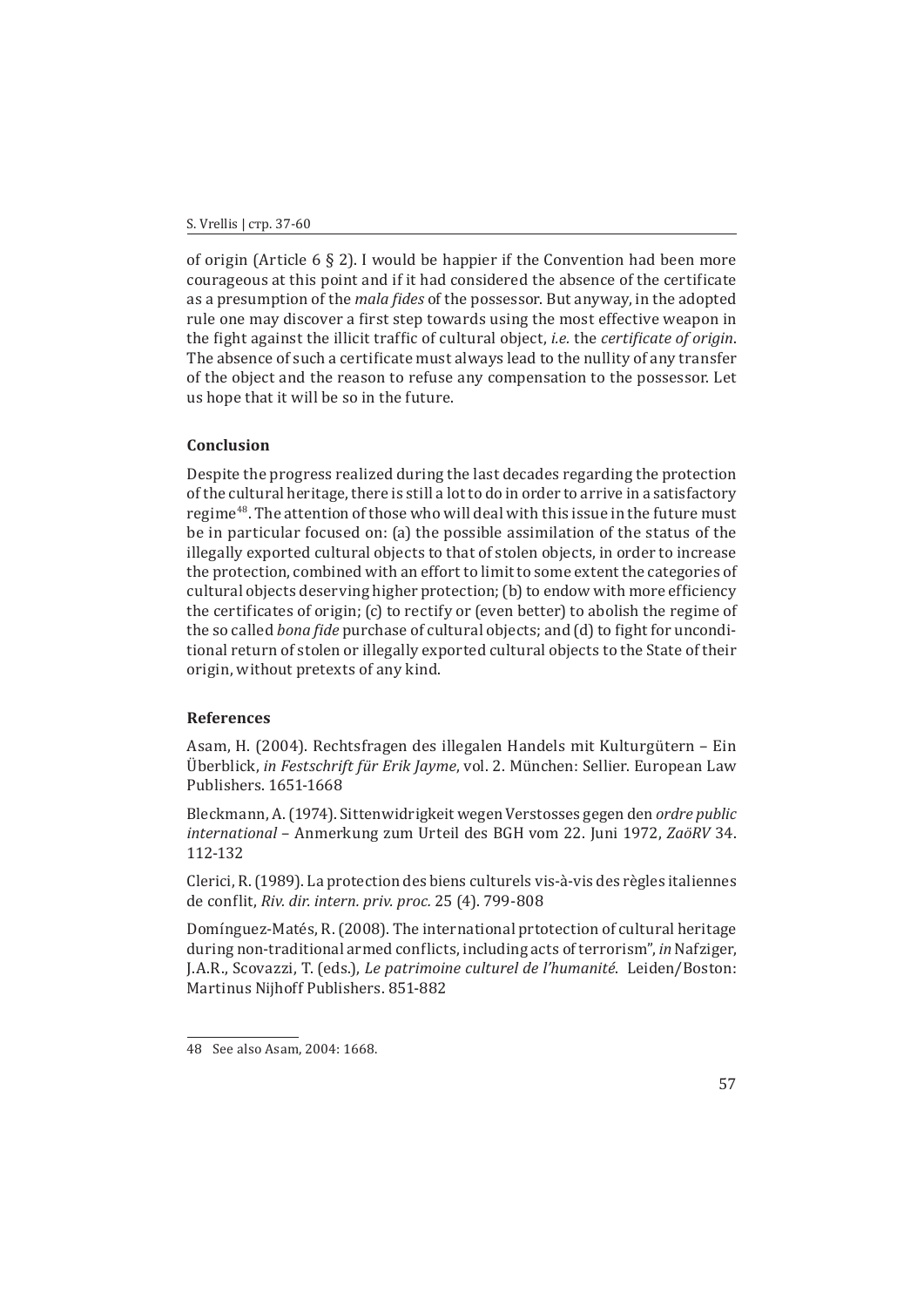Зборник радова Правног факултета у Нишу | Број 82 | Година LVIII | 2019

Dromgoole, S. (ed.), (2006). *The protection of the Underwater Cultural Heritage – National perspectives in light of the UNESCO Convention 2001* (2nd ed., Leiden: Martinus Nijhoff)

Droz, G. (1997). La Convention d'Unidroit sur le retour international des biens culturels volés ou illicitement exportés (Rome, 24 juin 1995), *Revue Critique d.i.p.* 86 (2). 239-281

Elia, R. (1995). Greece v Ward: The return of Mycenaean Artifacts, *JCP* 4 (1). 119-128

Gerstenblith, P. (2009). *Schultz* and Barakat: Universal Recognition of National Ownership of Antiquities, *Art Antiquity and Law* 14 (1). 21-48

Kamga, M. (2008). La Convention pour la protection des biens culturels en cas de conflit armé de 1954 et ses deux Protocoles de 1954 et de 1999, *in* Nafziger, J.A.R., Scovazzi, T. (eds.), *Le patrimoine culturel de l'humanité* . Leiden/Boston: Martinus Nijhoff Publishers. 817-849

Katsonopoulou, D., Soter, St. (2005). Discoveries at ancient Helike (Jan. 2005) Retrieved 20 February 2019 from http://www.helike.org/paper.shtml

Lalive d'Epinay, P. (1996). Une avancée du droit international: la Convention de Rome d'Unidroit sur les biens culturels volés ou illicitement exportés, *RDU* 1 (1). (1996) 40-58

Loulanski, T (2006). Revising the concept for cultural heritage: The argument for a functional approach, *IJCP* 13. 207-233

Merryman, J.H. (1985). Thinking about the Elgin Marbles, *Michigan L. Rev*. 83. 1881-1923

Nafziger, J.A.R., Paterson, R.K., Renteln, A.D. (2010). *Cultural Law – International, Comparative, and Indigenous,* Cambridge University Press

*Proposal for a Regulation of the European Parliament and of the Council on the import of cultural goods*, Retrieved 20 February 2019 from http://www.europarl.europa.eu/RegData/commissions/imco/inag/2019/01-16/CJ33\_AG(2019)632807\_ EN.pdf

Sheng, G. (2009). Recovering illegally removed cultural property and improving cultural property protection: A Chinese perspective, *Art, Antiquity and Law* 14 (1). 1-19

Siehr, K. (1998). The protection of Cultural Property: the 1995 Unidroit Convention and the EEC Instruments of 1992/93 compared, *ULR* 3 (2-3) (*in memory of M. Evans*). 671-683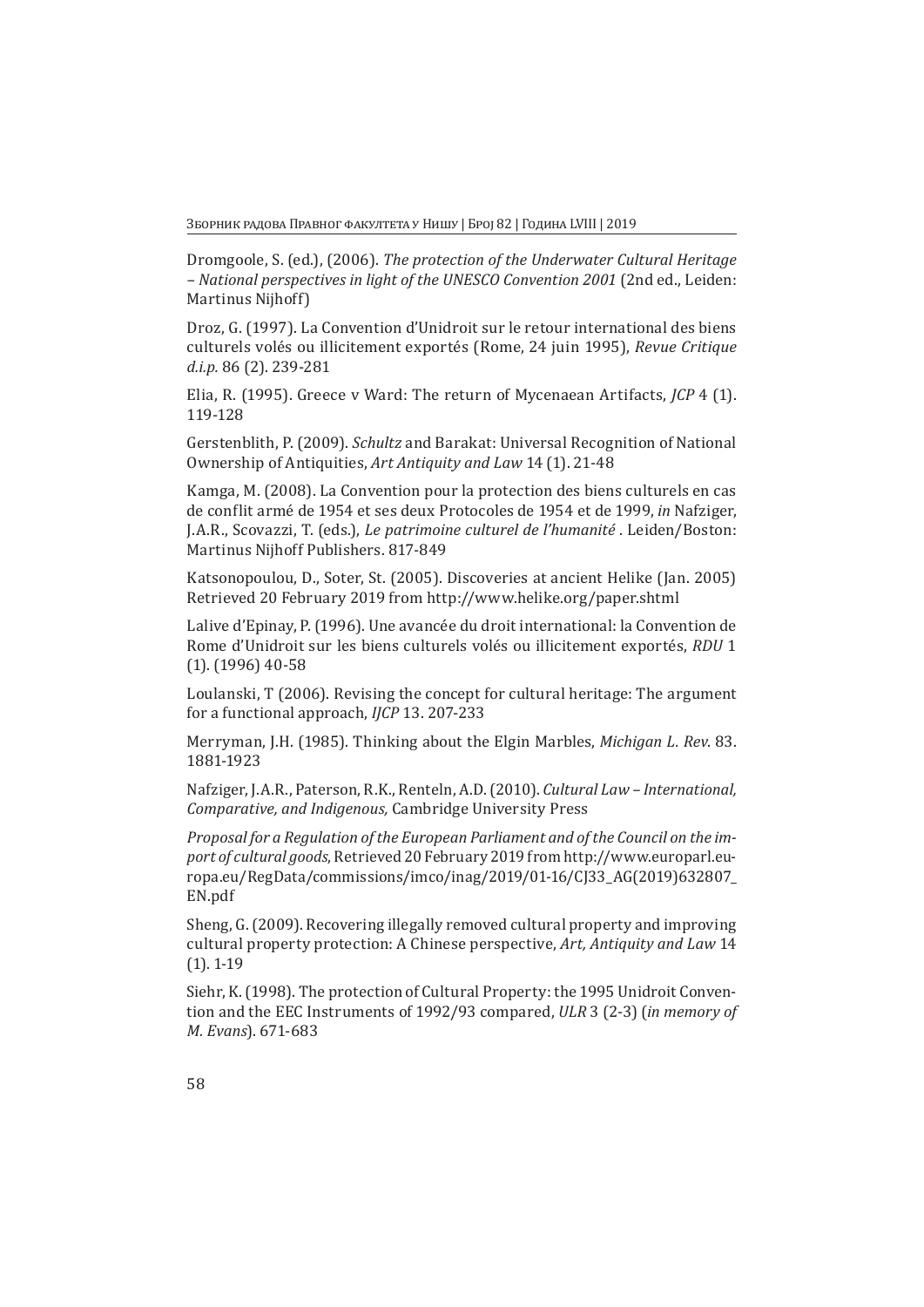Siehr, K. (1993). International art trade and the law, *RCADI* vol. 243. 9-292

Trevisanut, S. (2008). Le régime des épaves des navires d'Etat dans la Convention UNESCO sur la protection du patrimoine culturel subaquatique, *in* Nafziger, J.A.R., Scovazzi, T. (eds.), *Le patrimoine culturel de l'humanité*. Leiden/Boston: Martinus Nijhoff Publishers. 643-686

Vrellis, Sp. (2015). Les biens archéologiques et la Convention d'Unidroit (1995) sur les biens culturels volés ou illicitement exportés, *ULR* 20. 568-582

Vrellis, Sp. (2014). Règles de déontologie en matière de biens culturels", *in Essays in Honour of Laura Picchio Forlati*. Torino: G. Giappichelli Editore. 477-486

Vrellis, Sp. (2006). The new Act no 3028/2002 on the Protection of the Antiquities and the Cultural Heritage in general, *in Festschrift für Apostolos Georgiades zum 70. Geburtstag*. München, Athen, Bern: C.H. Beck, Ant.N. Sakkoulas, Stämpfli. 425-463

Vrellis, Sp. (2005). La protection du patrimoine culturel subaquatique: Regards sur la Convention de l'UNESCO de 2001, *in Pacis Artes – Obra Homenaje al Professor J. D. Gonzáles Campos* vol. I. Madrid: UAM, Eurolex editorial. 823-840

Vrellis, Sp. (2004). La notion de l'héritage culturel dans la nouvelle loi grecque sur la protection des antiquités, *in Festschrift für Erik Jayme*, vol. 2. München: Sellier. European Law Publishers. 1779-1788

Vrellis, Sp. (2003). La Convention d'Unidroit sur les biens culturels volés ou illicitement exportés: un acquis culturel, *in La protection internationale des biens culturels –Regard dans l'avenir (Actes de Colloque, Athènes 23.11.2001)*. Athènes, Komotini: éd. Ant. N. Sakkoulas. 17-46

Vrellis, Sp. (1996). Le statut des biens culturels en droit international privé *in Académie Internationale de Droit Comparé -XIV Congrès international du droit comparé, Athènes 1994– Rapports généraux* Athens/The Hague: Ant.N. Sakkoulas Publishers, Kluver Law International. 221-249

Williams, S. (1997). Patrimoine sous-marin: La course aux trésors, *Sources UNES-CO* no 87 (février 1997), p.7-8 [Electronic version], Retrieved 20 Feb. 2016 from https://unesdoc.unesco.org/ark:/48223/pf0000105111\_fre

Zhao, Y-j (2008). The relationships among the three multilateral regimes concerning the Underwater Cultural Heritage, Nafziger, J.A.R., Scovazzi, T. (eds.), *Le patrimoine culturel de l'humanité*. Leiden/Boston: Martinus Nijhoff Publishers. 601-641